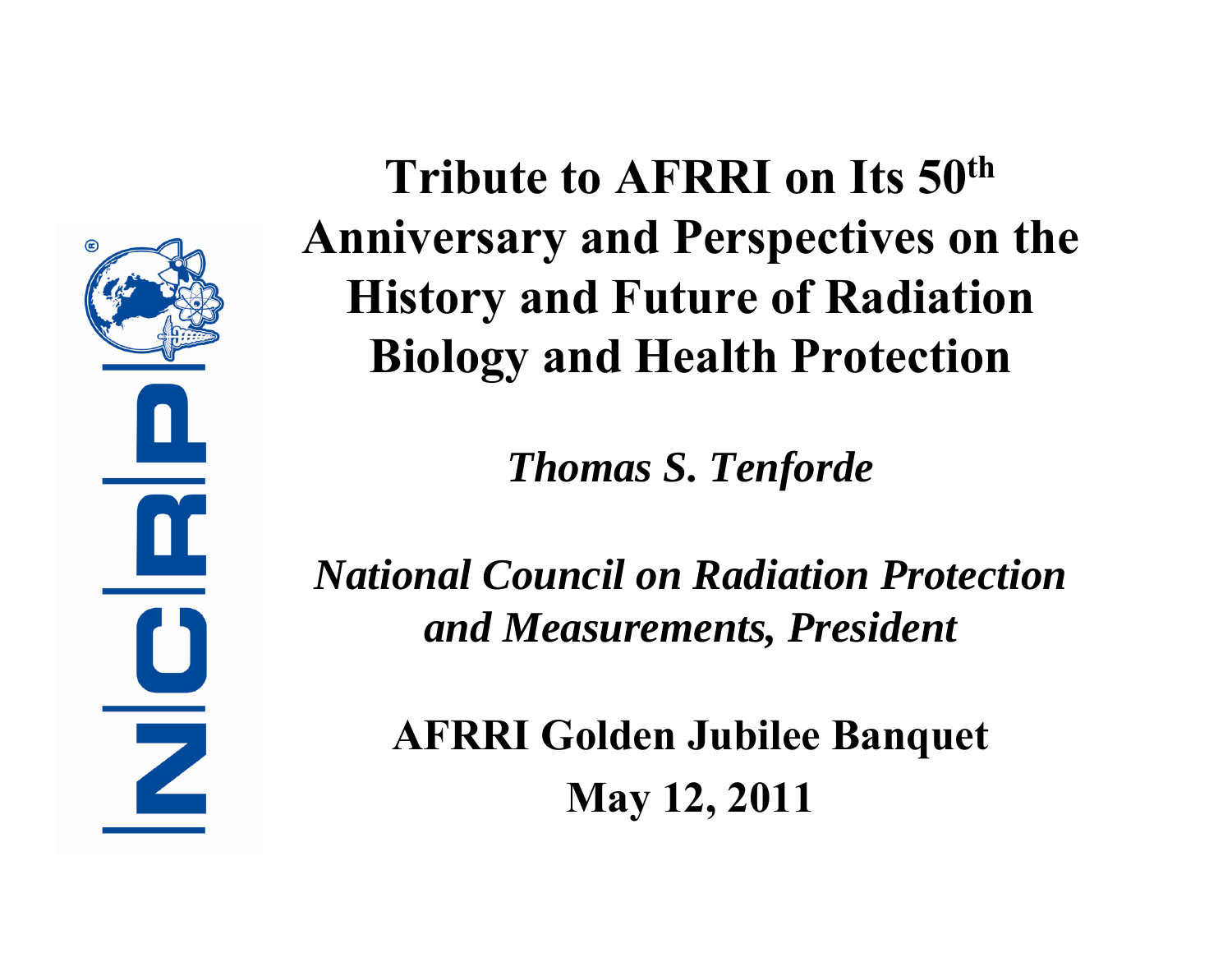# **Topics of Discussion**



- **Evolution of Radiation Biology Since the Mid-20th Century**
- **Tribute to AFRRI -- 50 Years of Outstanding Scientific Achievements**
- **Major Challenges Today in Radiation Biology and in the Future**
- **Moving Towards an Understanding of the Biological Interactions and Potential Health Effects of Low-Dose Radiation Exposures**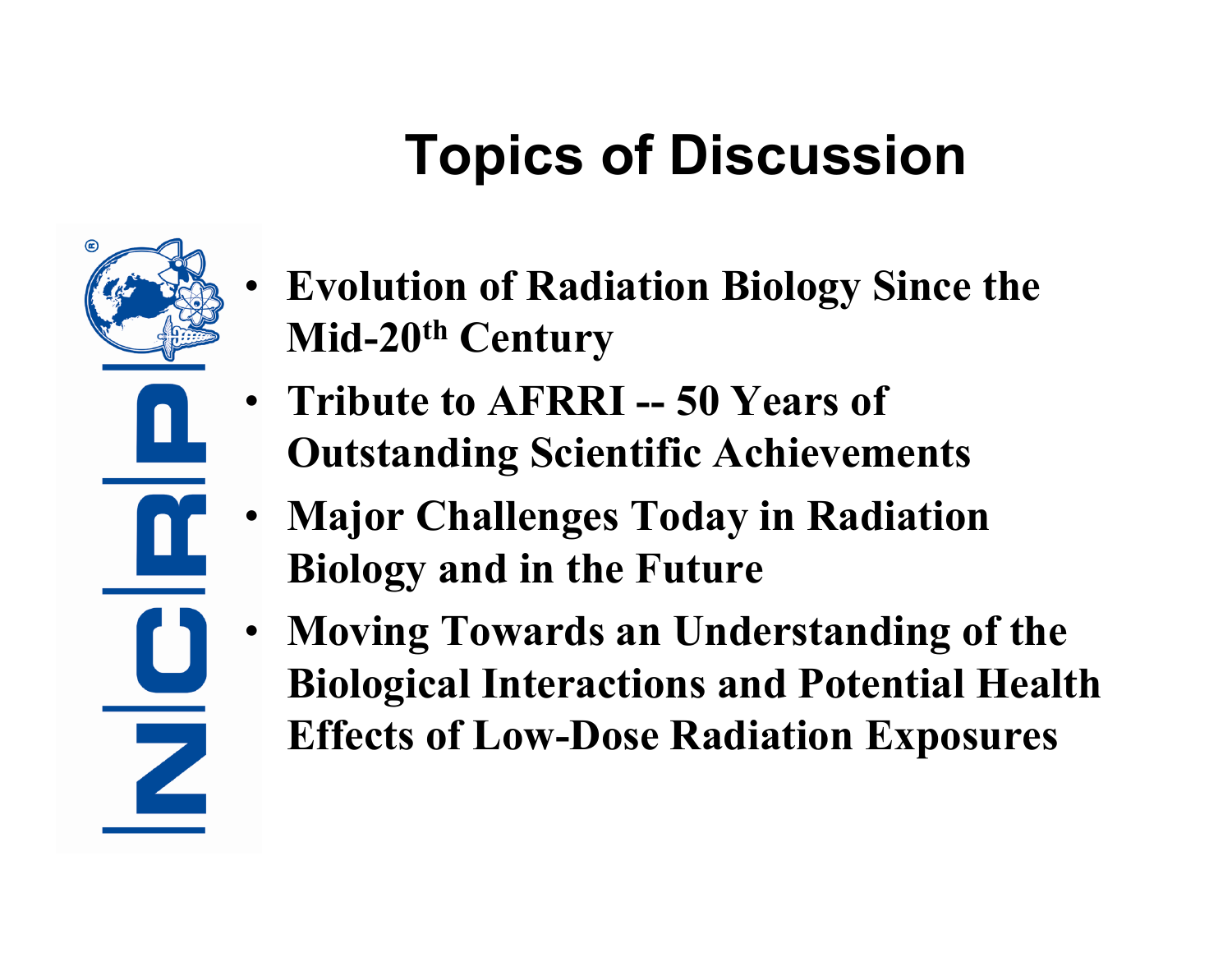### **Evolution of Radiation Biology Over the Last 50 Years**



- **Mid-20th Century: Radiobiology was primarily a phenomenological science --**
	- **-- Survival of single cells irradiated** *in vitro*
	- **-- Carcinogenesis in irradiated laboratory animals: rodents, dogs, monkeys, etc.)**
	- **-- Simple models of carcinogenesis (dicentric chromosome aberrations, chromatid deletions, cellular mutation, and neoplastic transformation studied** *in vitro* **)**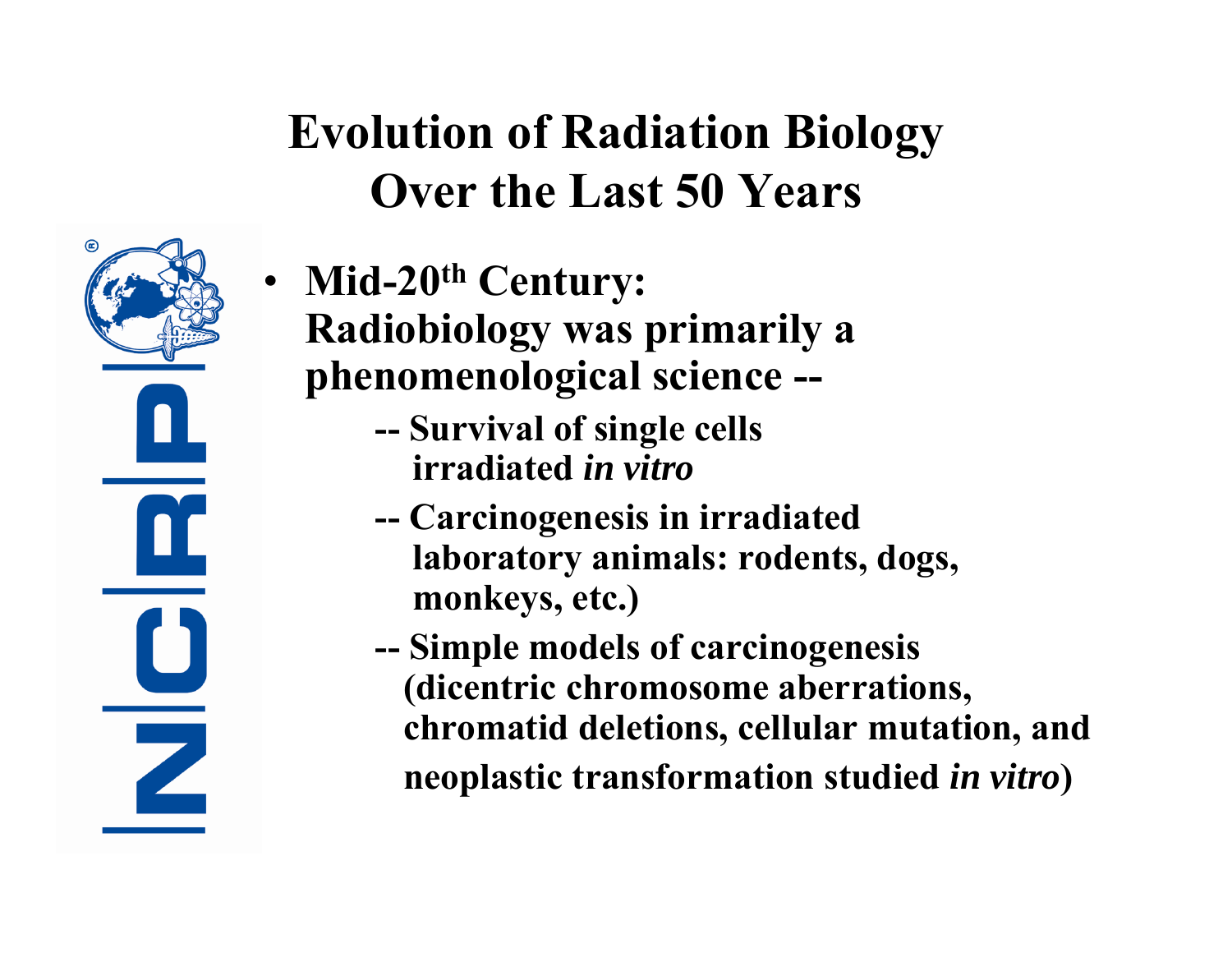## **Evolution of Radiation Biology Over the Last 50 Years (cont'd)**

- **Radiobiology has evolved into a more sophisticated molecular, mechanism-based science, with the goal of understanding the basic causes of cancer and other diseases**
- **Evolution of genomics, proteomics, and metabolomics as basic components of explaining disease causation**
- **Use of complex models of tissue interactions with radiation and other stressors**
- **Increasing recognition of the importance of understanding potential health effects of radiation exposure, including very low doses**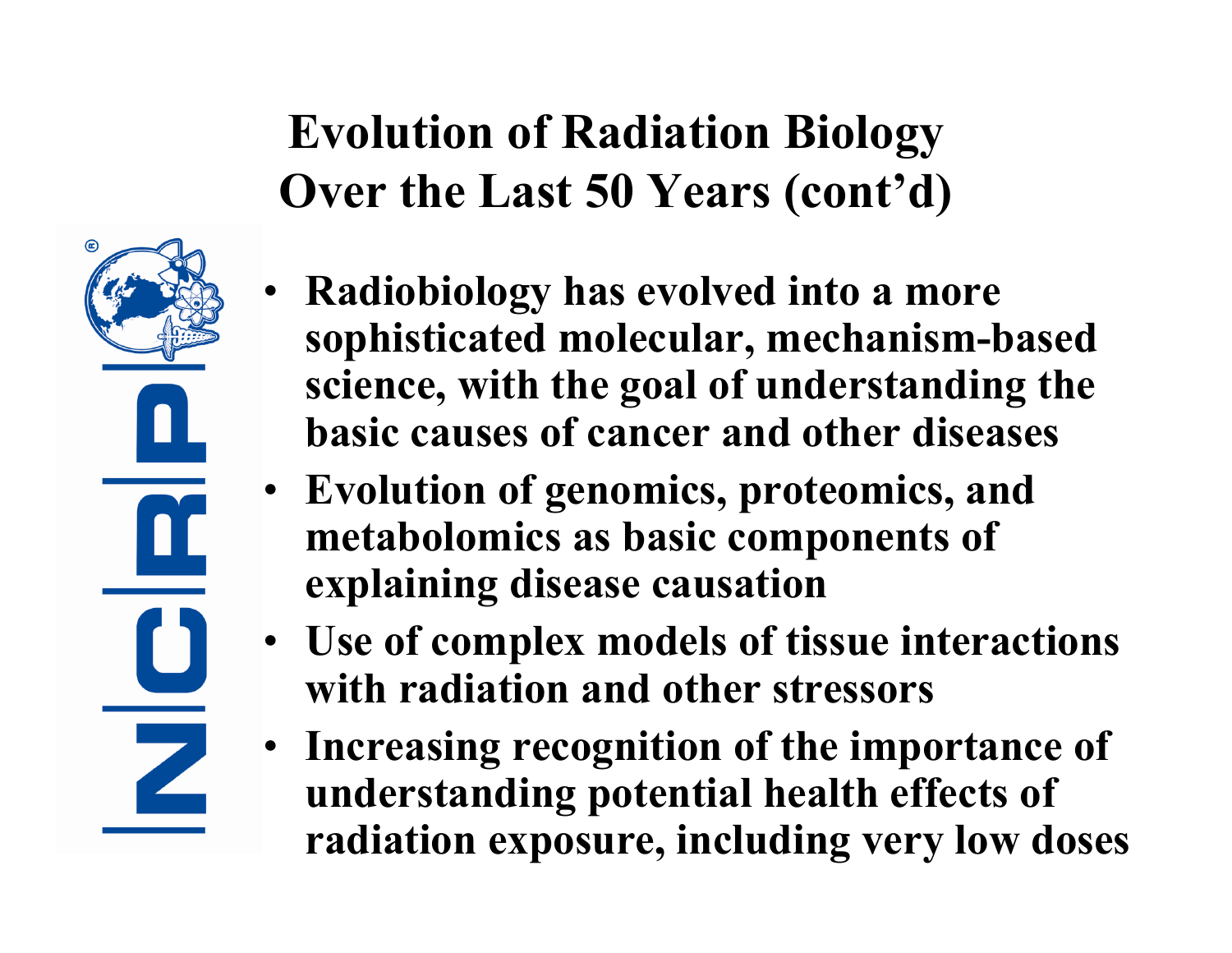### **Tribute to AFRRI – Early Foundations of a National Resource**

@

- **1958 – DoD Bureau of Medicine and Surgery proposed to Air Force Special Weapons Project, later named Defense Atomic Support Agency (DASA), that a facility be established to study human radiation effects**
- **1960 -- Congress approved DASA-sponsored construction of a 14,905 ft 2 laboratory and 2,500 ft2 animal facility in Public Law 86.5000**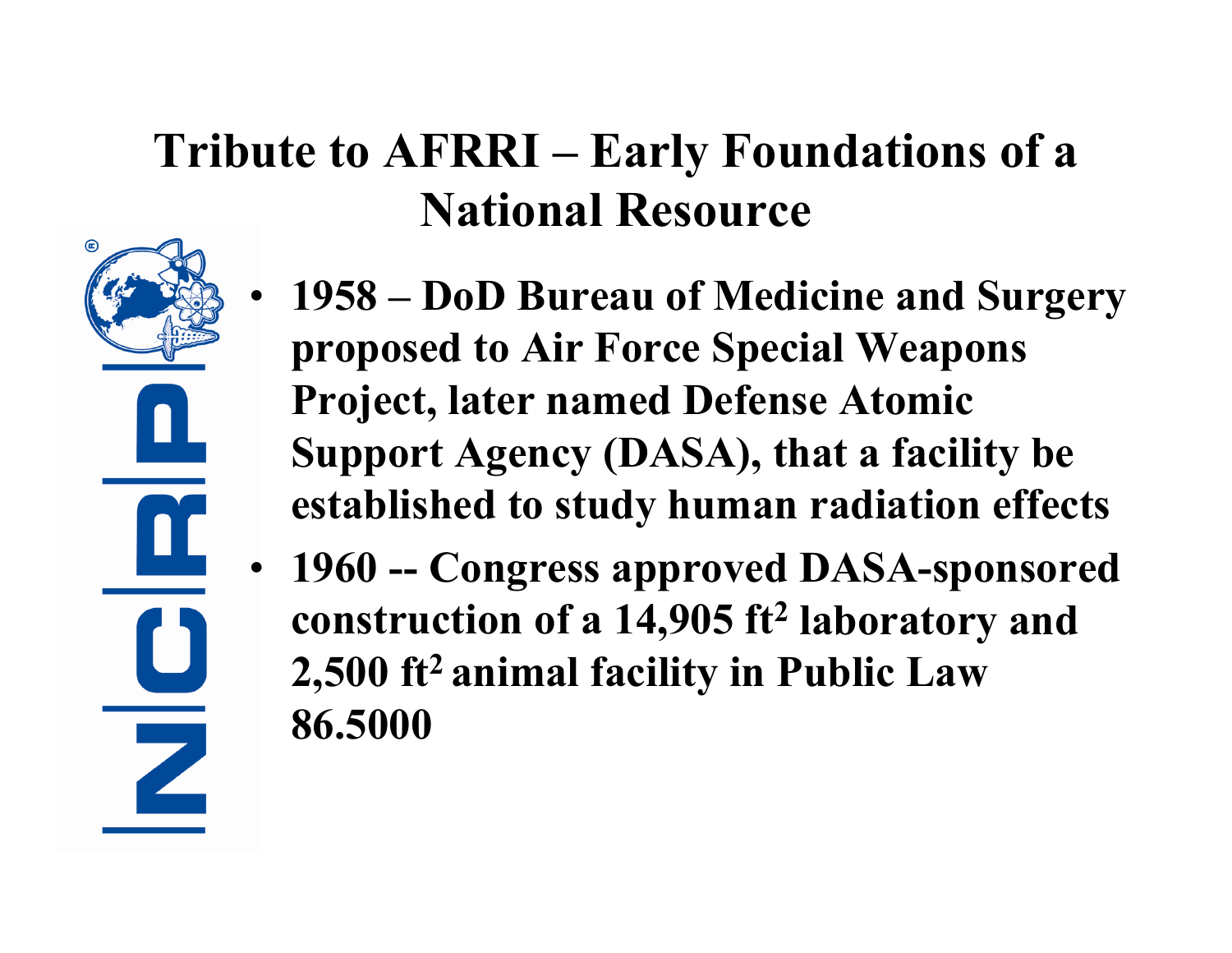# **Tribute to AFRRI –Establishment in the 1960s**

- **Ground breaking began in November, 1960, and the research facility was occupied in January, 1962 and fully operational by September, 1963**
- **AFRRI was formally established by DoD Directive 5154.16 on May 12, 1961**

 $\Box$ 

Z

• **Special facilities were provided at AFRRI, including a TRIGA reactor (initial criticality attained on June 28, 1963), a high-dose 60Co facility, a 54-MeV linear accelerator, and a low-level 60Co irradiation facility**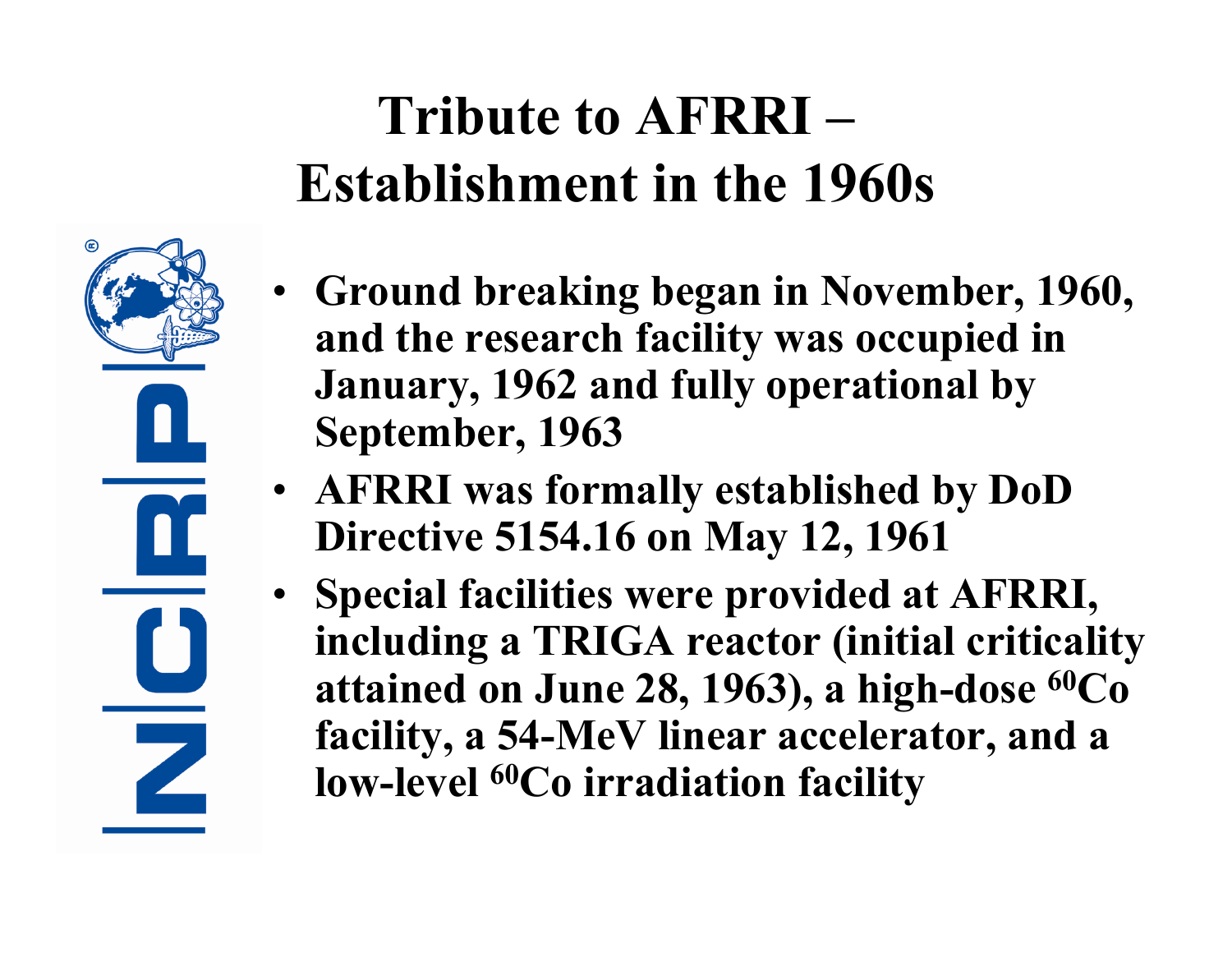# **Tribute to AFRRI –Threat to Its Existence in Early 1990s**

• **With the end of the "Cold War" in 1991 questions were raised about the need to continue funding of AFRRI**

ര

Z

• **However, a strong evaluation of AFRRI research by the American Institute of Biological Sciences, coupled with the development of nuclear weapons capabilities in other nations (***e.g.,* **India and Pakistan) and nuclear power plant accidents at TMI and Chernobyl, led to strong support from DoD officials for continuation of AFRRI funding**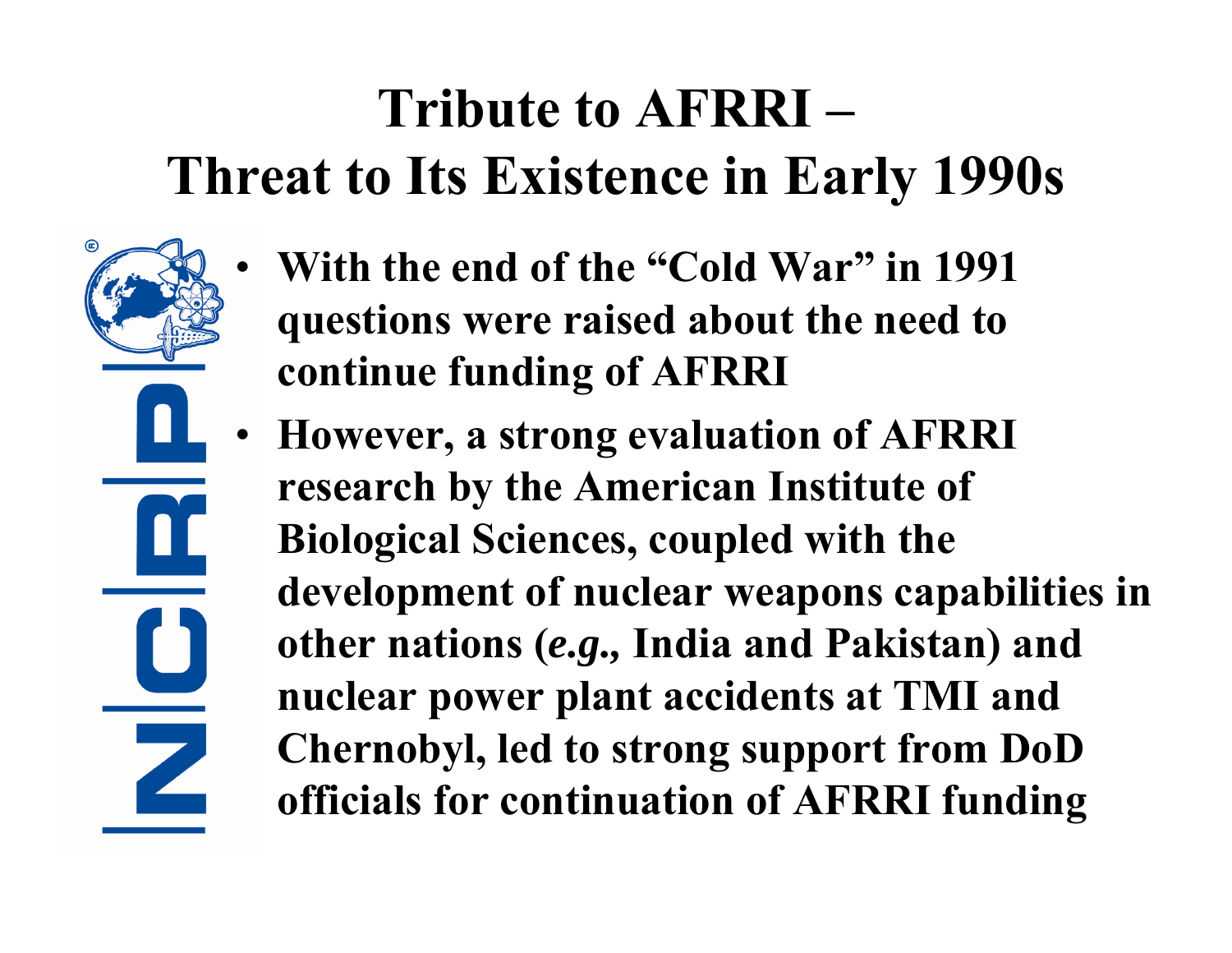# **Tribute to AFRRI –Moving With the Times in Extending the Sophistication and Goals of Biomedical Research on Radiation Effects**

- **AFRRI's primary mission over 50 years has been research on biomedical effects of ionizing radiation to which both military personnel and the civilian population might be exposed in the event of a nuclear detonation or accident**
- **Greatly increased emphasis over the past decade on countermeasures to deliberate acts of nuclear or radiological terrorism**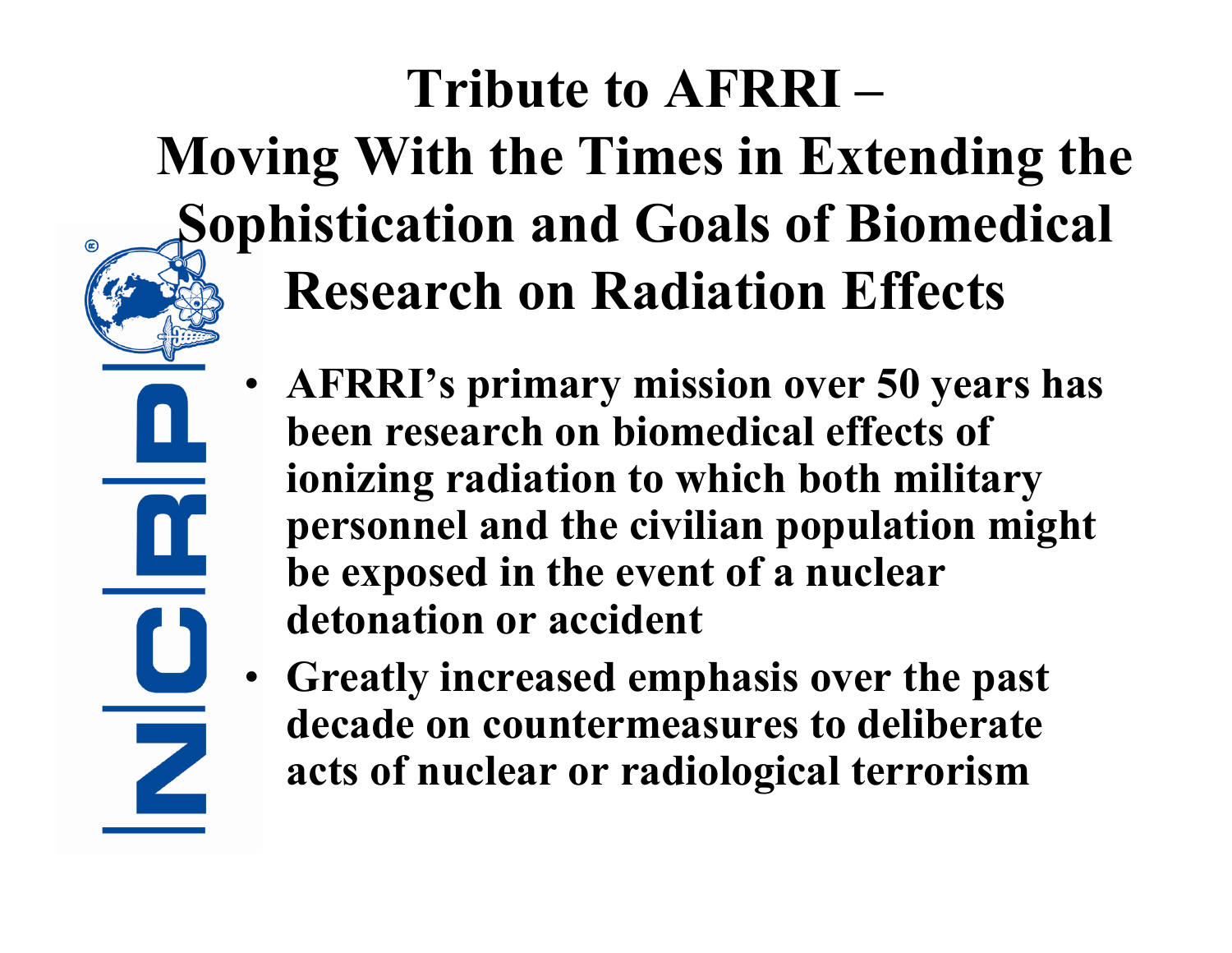

### **Tribute to AFRRI –Moving With the Times in Extending the Sophistication and Goals of Biomedical Research on Radiation Effects (con't)** • **In late 1970s the staff performing biomedical research was expanded significantly, along with the range of programs designed to address military concerns related to problems such as combined injury (***e.g.***, radiation plus CNS trauma, burns, chem/bio toxic exposures, and infection), and performing effective procedures for the diagnosis and treatment of radiation injuries**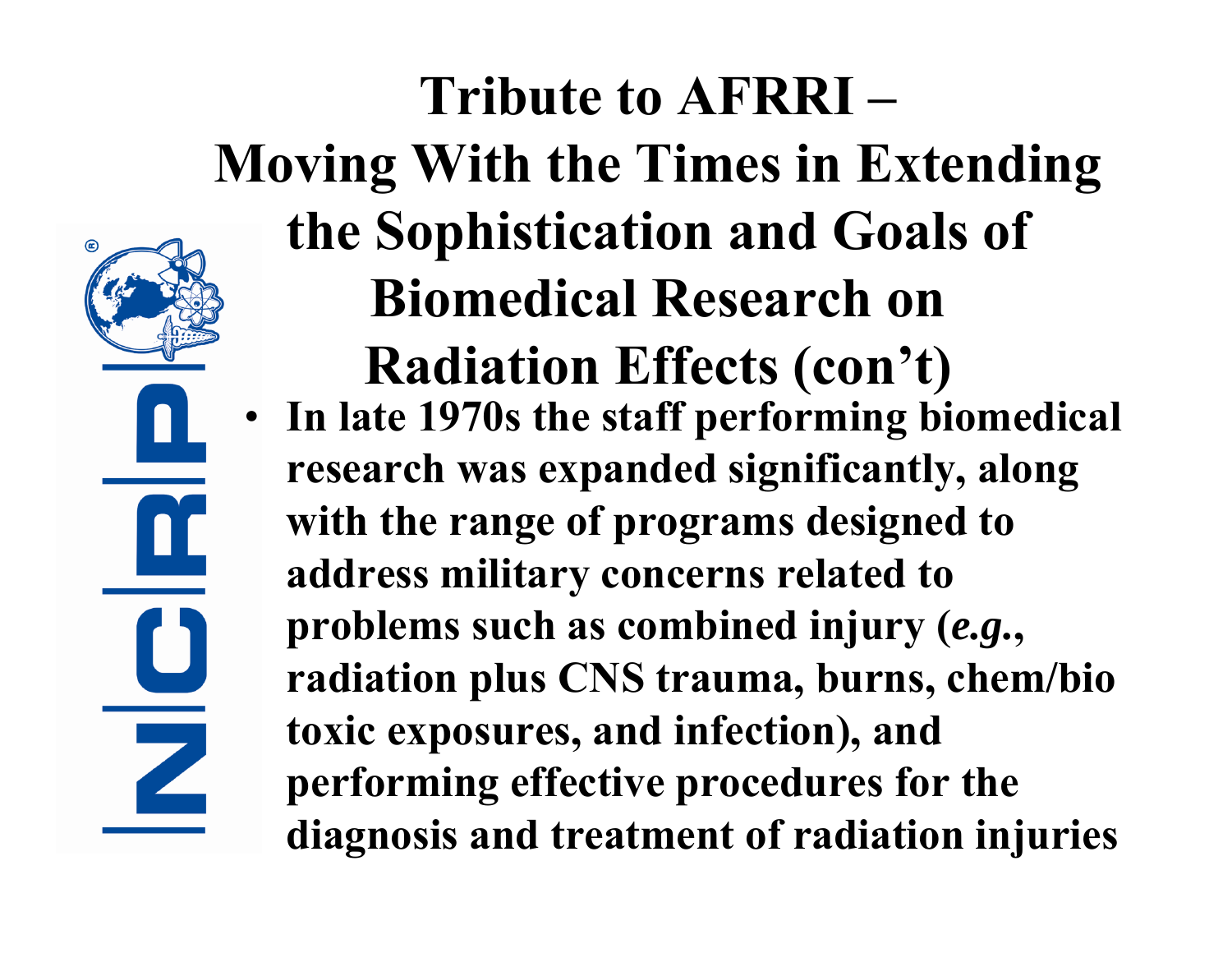

# **Tribute to AFRRI –Moving With the Times in Extending the Sophistication and Goals of Biomedical Research on Radiation Effects (con't)**

- **Use of molecular methods for radioprotection and countermeasures to radiation injury (***e.g.***, free radical scavengers and the use of cytokines to counteract diminished hematopoietic functions)**
- **Development of an integrated multiassay strategy for radiation dose assessment**

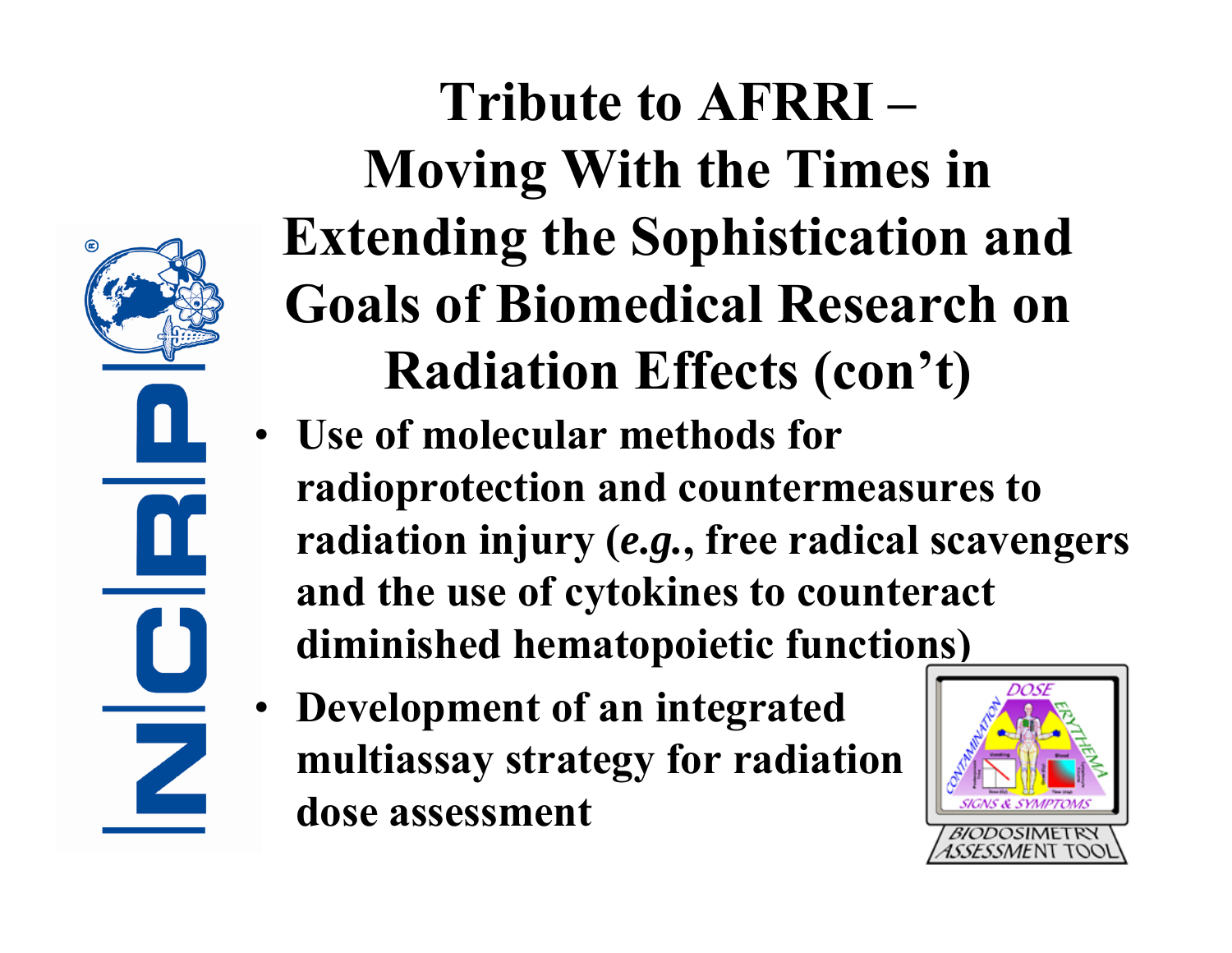# **Tribute to AFRRI – 50 Years of Excellence**



- **Over its history, AFRRI has placed a high value on publishing the results of its work in journals, books and reports available in the open literature (hundreds of papers and reports that provide guidance on assessing and managing radiation exposures and bioeffects)**
- **In addition, AFRRI is widely recognized as a major resource for symposia and medical training related to ionizing radiation exposures and effects [***e.g.***, the Medical Effects of Ionizing Radiation (MEIR) course]**

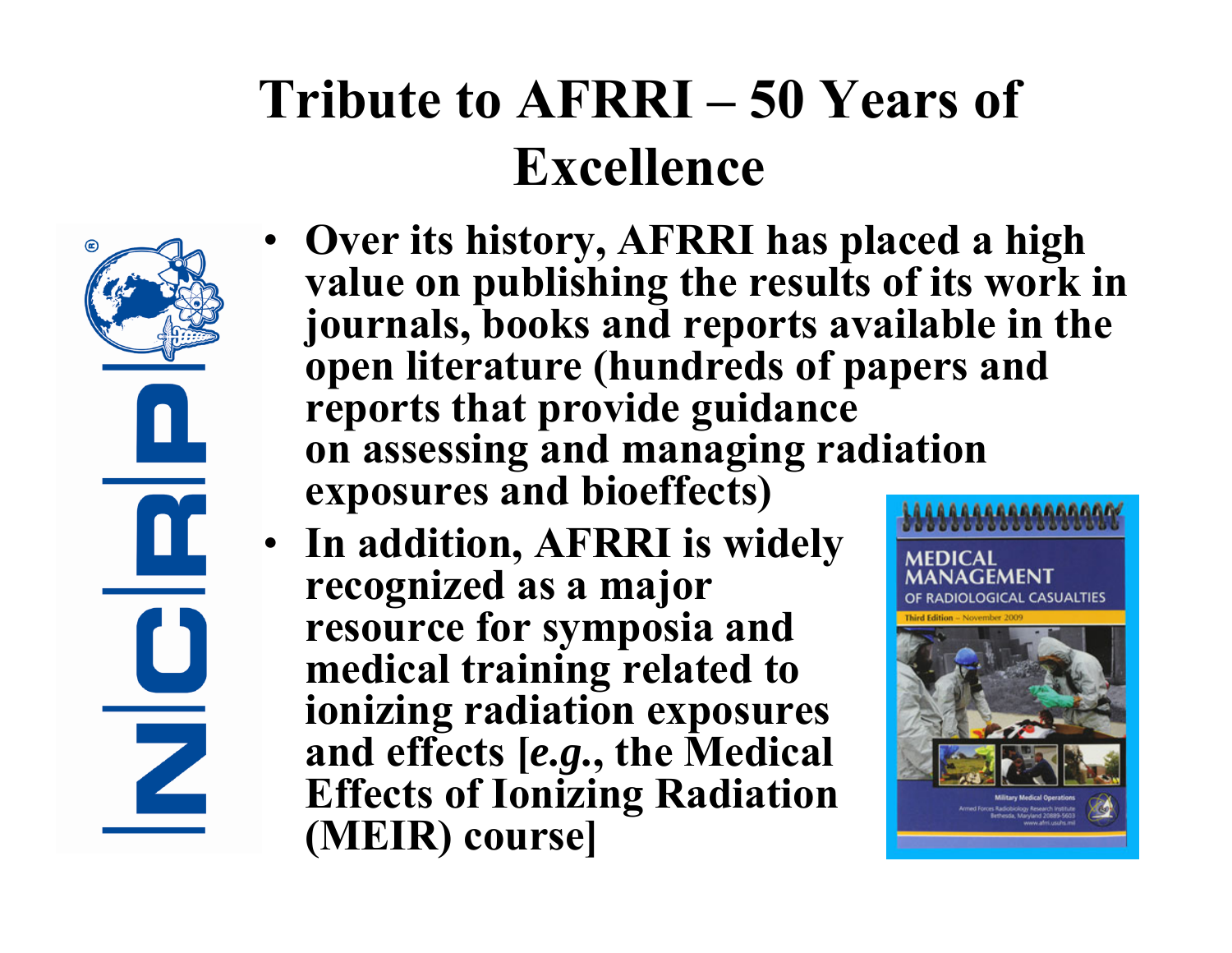#### **Focal Areas of NCRP Reports and Conferences and Interests in Common With AFRRI**

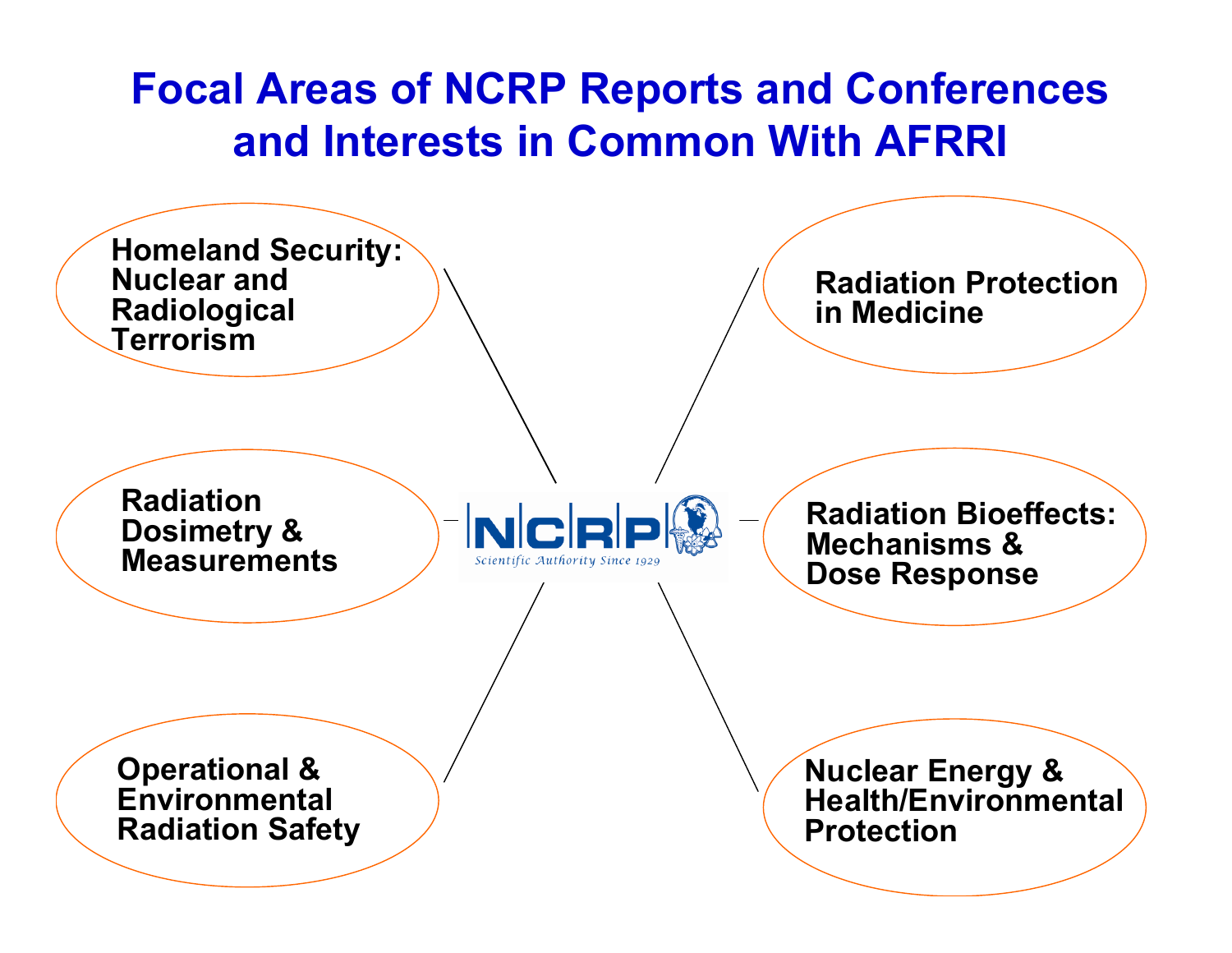

### **AFRRI Collaborations and Scientific Contributions to NCRP**

- **Although its primary mission is to conduct research in radiobiology and related matters essential to operational and medical support of DoD and the military services, AFRRI has had many productive collaborations with other government agencies (***e.g.,* **CDC and FDA) and nongovernment organizations such as NCRP**
- **AFRRI staff have collaborated in the preparation of NCRP publications and the organization and conduct of conferences**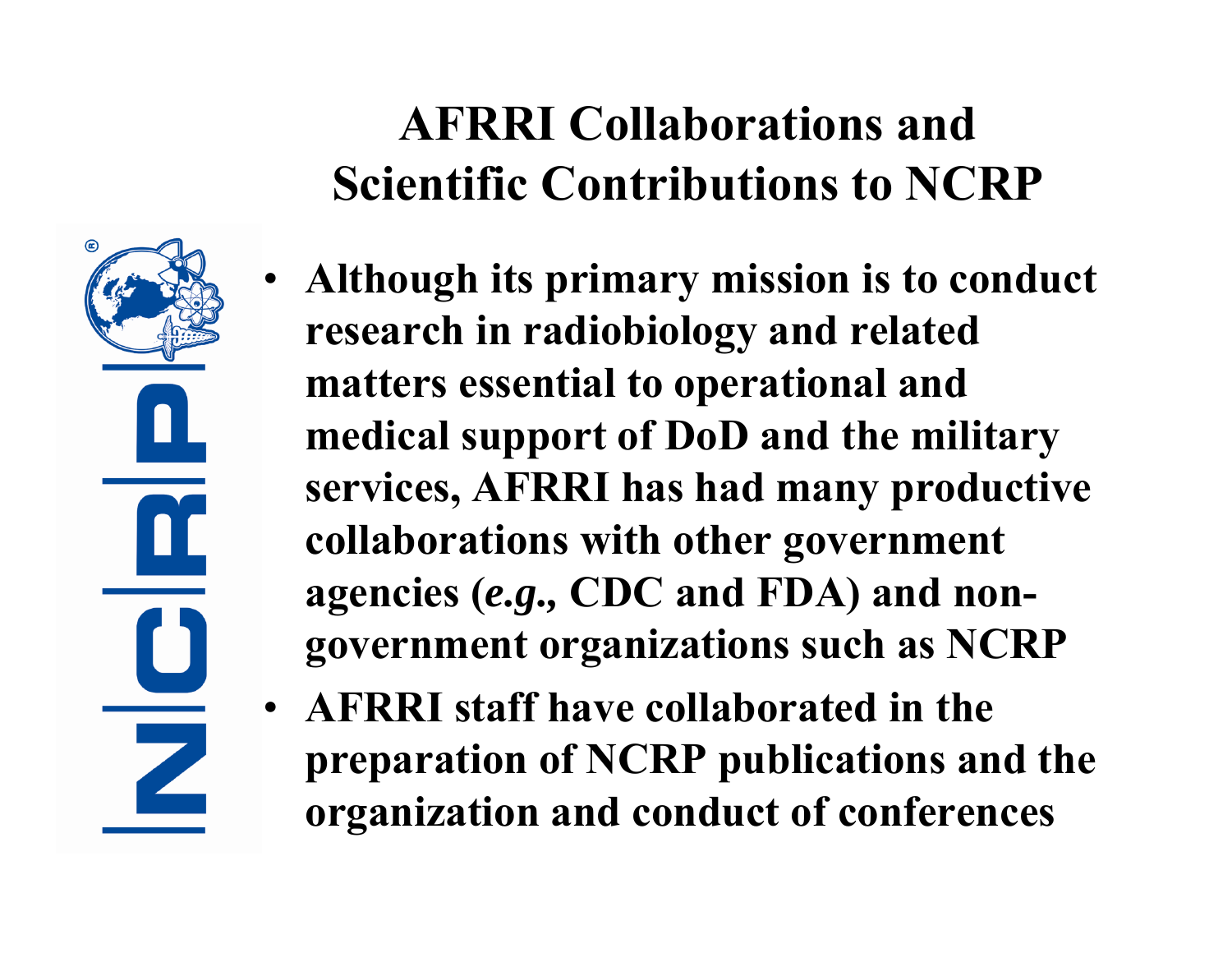### **AFRRI Collaborations and Important Scientific Contributions to NCRP (con't)**



*Several examples of recent AFRRI staff collaborations with NCRP are:*

**-- Former Scientific Director Dr. E. John Ainsworth (1989-1998) served on the Scientific Committee that prepared Report No. 138 on** *Management of Terrorist Events Involving Radioactive Material* **(2001)**

-- **Dr. Eric Kearsley, former AFRRI Scientific Director, worked with NCRP as a staff consultant from 1998-2001**

**-- Dr. William F. Blakely was chairman of the Program Committee for the 2004 NCRP Annual Meeting on** *Advances in Consequence Management for Radiological Terrorism Events,*  <sup>a</sup>**nd he and other AFRRI staff were speakers at the meeting [Proceedings published in** *Health Physics* **89, 415-588 (2005)]**

**-- Former Scientific Director Dr. Terry C. Pellmar (2002-2008) is serving as an NCRP Technical Consultant and had a significant role in preparation of Commentary No. 21 on**  *Radiation Protection in the Application of Active Detection Technologies* **(2011)**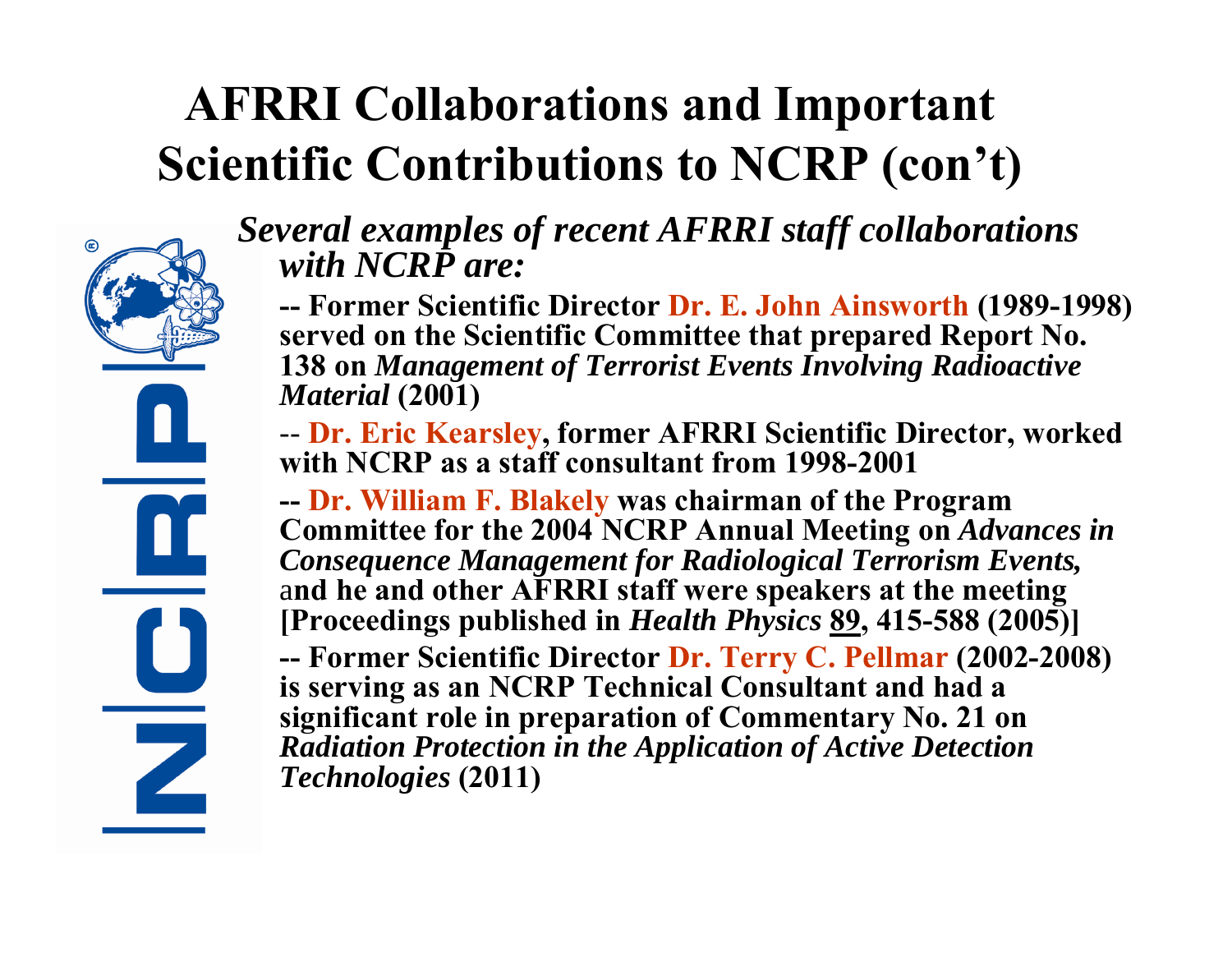## **Challenges in Radiation Safety and Health Protection That Lie Ahead**

- 
- **Many issues need to be addressed in regard to radiation exposures and countermeasures in medical procedures, nuclear power plant operations and nuclear waste management, potential acts of nuclear/radiological terrorism, space exploration, and commercial applications of radiation sources and radioactive materials**
- **A full discussion of these issues is beyond the scope of this talk**
- **Goal will be to point out some difficult challenges facing the radiation health protection, radiobiology, and biomedical science communities over the coming decades**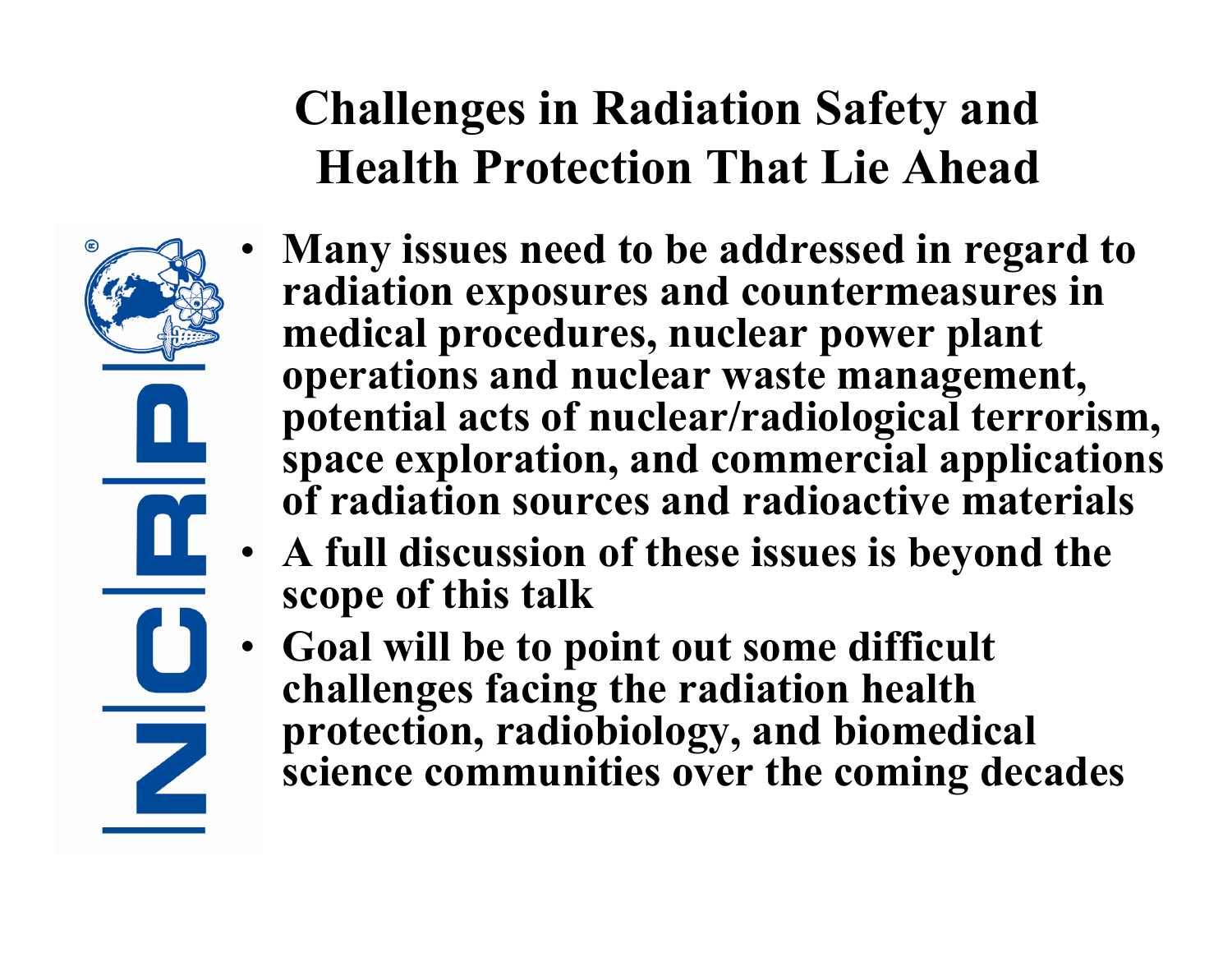### **Challenges in Radiological Medical Procedures**

- **Improved dose controls in diagnostic procedures (especially CT and nuclear medicine) – selection of appropriate doses and equipment settings, online dose monitoring, avoidance of unnecessary imaging procedures**
- **Dose management in image-guided interventional procedures [NCRP Rep. No. 168 (2010) has 31 recommendations]**
- **Establishment and use of consistent set of diagnostic reference dose levels (NCRP report in progress)**
- **Effective patient communication**

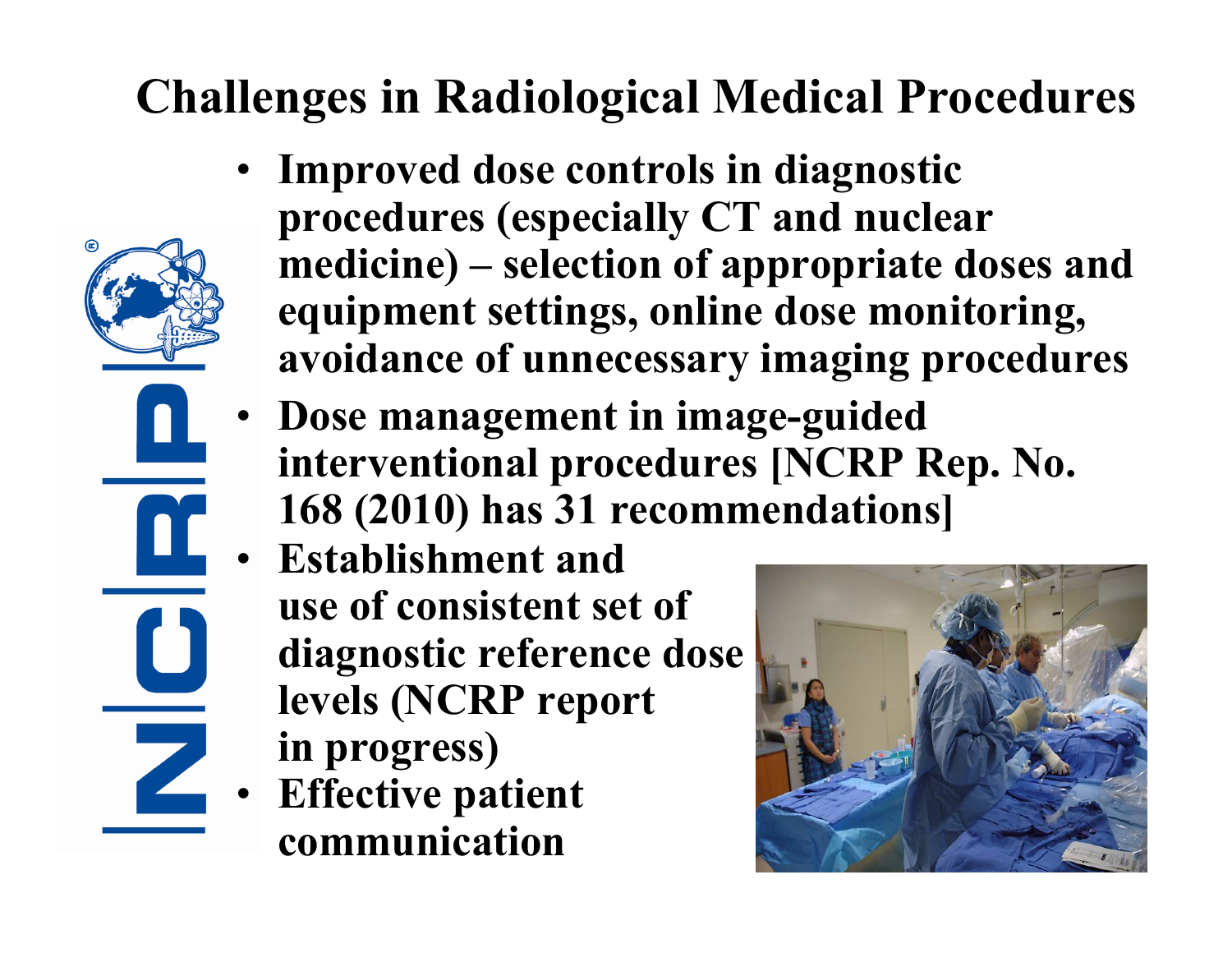### **Challenges in Nuclear and Radiological Safety and Security – Nuclear Power**

- **Harvest "lessons learned" from Fukushima crisis to develop improvements in reactor designs and safer operating procedures**
	- **Evaluate safety of Gen 3+ and Gen 4 reactor designs and operational features**
	- **Evaluate use of compact modular reactors in networks rather than large GW e+ reactors**
	- **Develop national plan for spent fuel management or long-term storage**

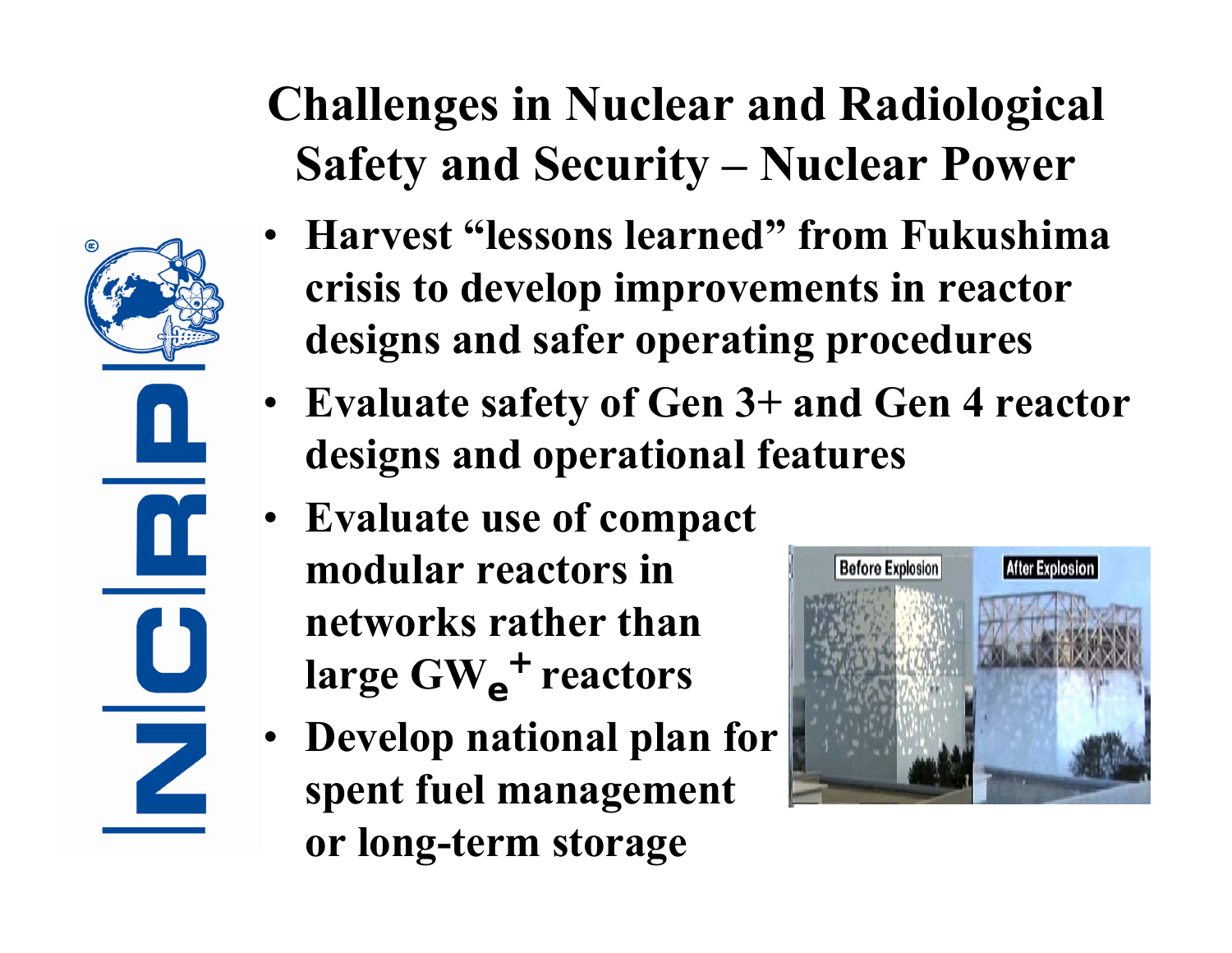## **Challenges in Nuclear and Radiological Safety and Security – Nuclear Power (con't)**

ଢ

- **Significant and urgent requirement for an expanded nuclear workforce**
- **Extended training opportunities needed for nuclear engineers, radiation safety officers, and operations and maintenance staff (community college and university capabilities should be expanded)**
- **Many AFRRI and NCRP reports provide excellent and up-to-date reference material for advanced training opportunities**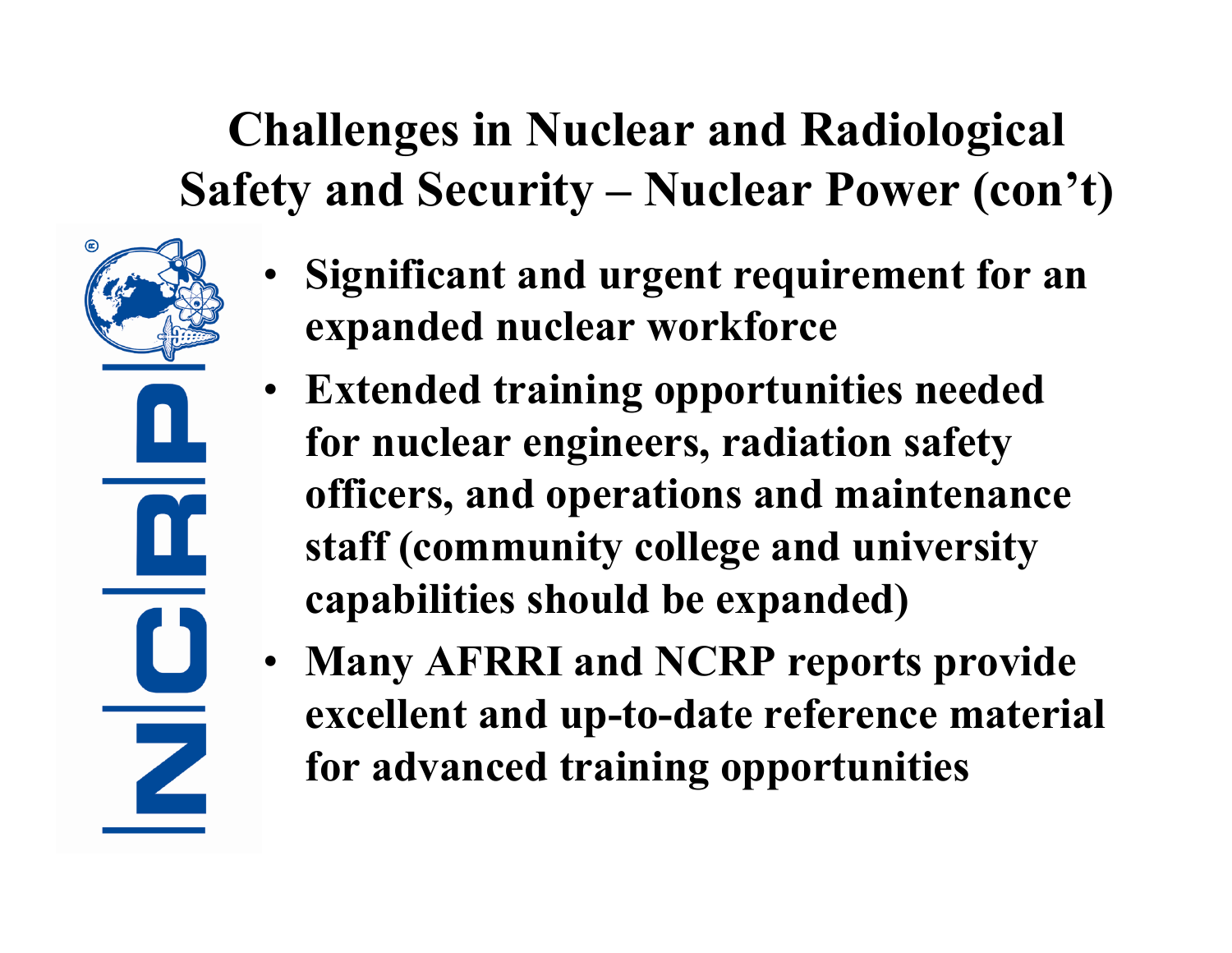**Challenges in Nuclear and Radiological Safety and Security – Terrorism Threats**

- **Challenges are great in detection and deterrence of radionuclides for Improvised Nuclear Devices or Radiological Dispersal Devices, countermeasures to a terrorism incident, and post-incident recovery & cleanup**
- **AFRRI and NCRP have provided significant guidance in these Key Elements of U.S. areas of response Readiness for Radiological Terrorism to IND or RDD incidents [***e.g.,* **NCRP Rep. No. 165 (2011) on information for decision makers after OF an RDD or INDGUIDANCE incident]**

Z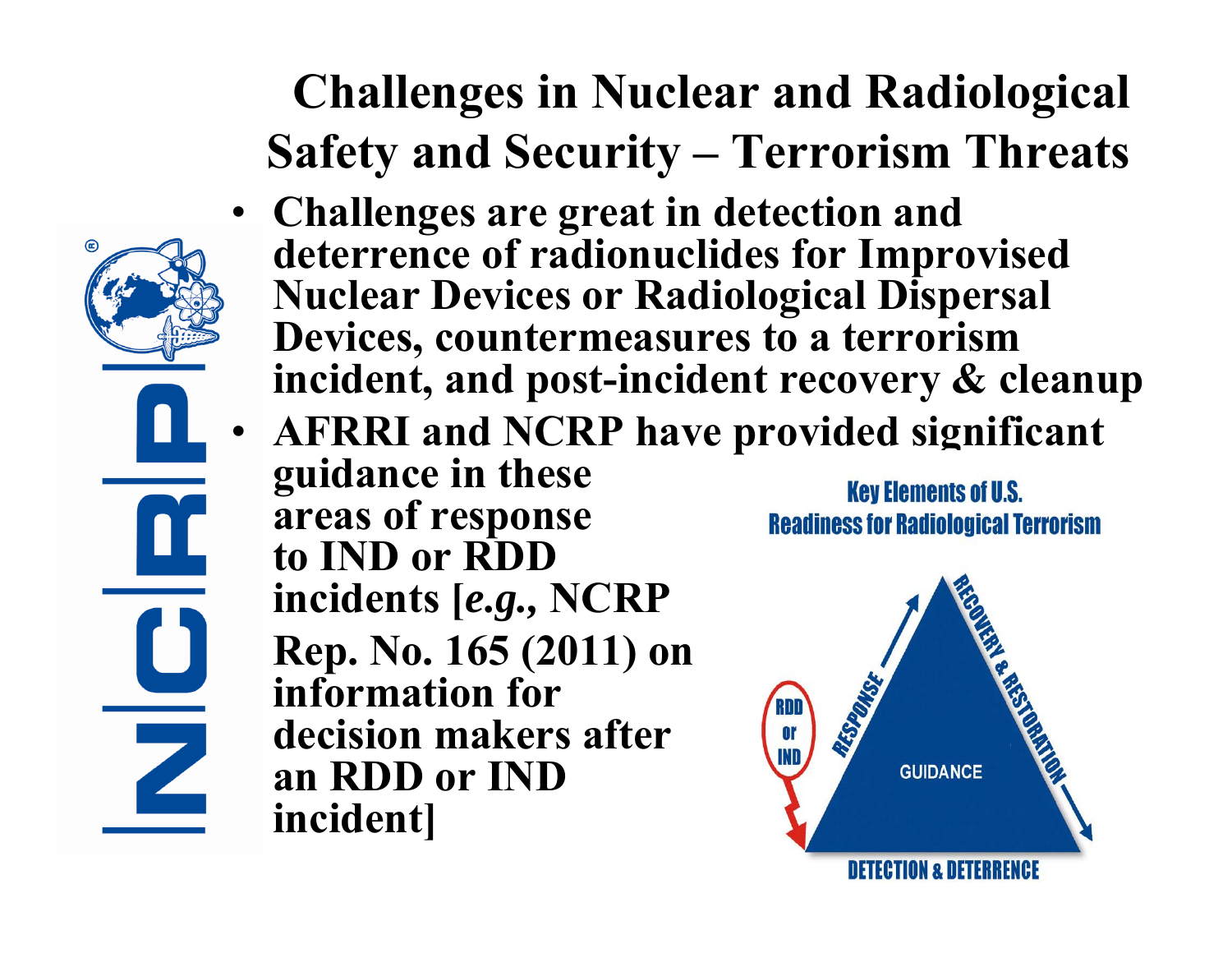### **Other Challenges in Radiation Safety and Security Today and in the Future**

- **Improved radiation shielding designs are essential for astronaut protection in NASA lunar and interplanetary space missions**
- **Safety of terahertz security screening systems and remote special nuclear materials detection systems for preventing nuclear terrorism threats need to be given attention**
- **Advanced medical diagnostic systems such as 10-tesla MRI equipment should be developed**
- **Understanding of potential health effects of low-dose radiation exposures should be given a high priority and emphasized for funding by government agencies such as DOE**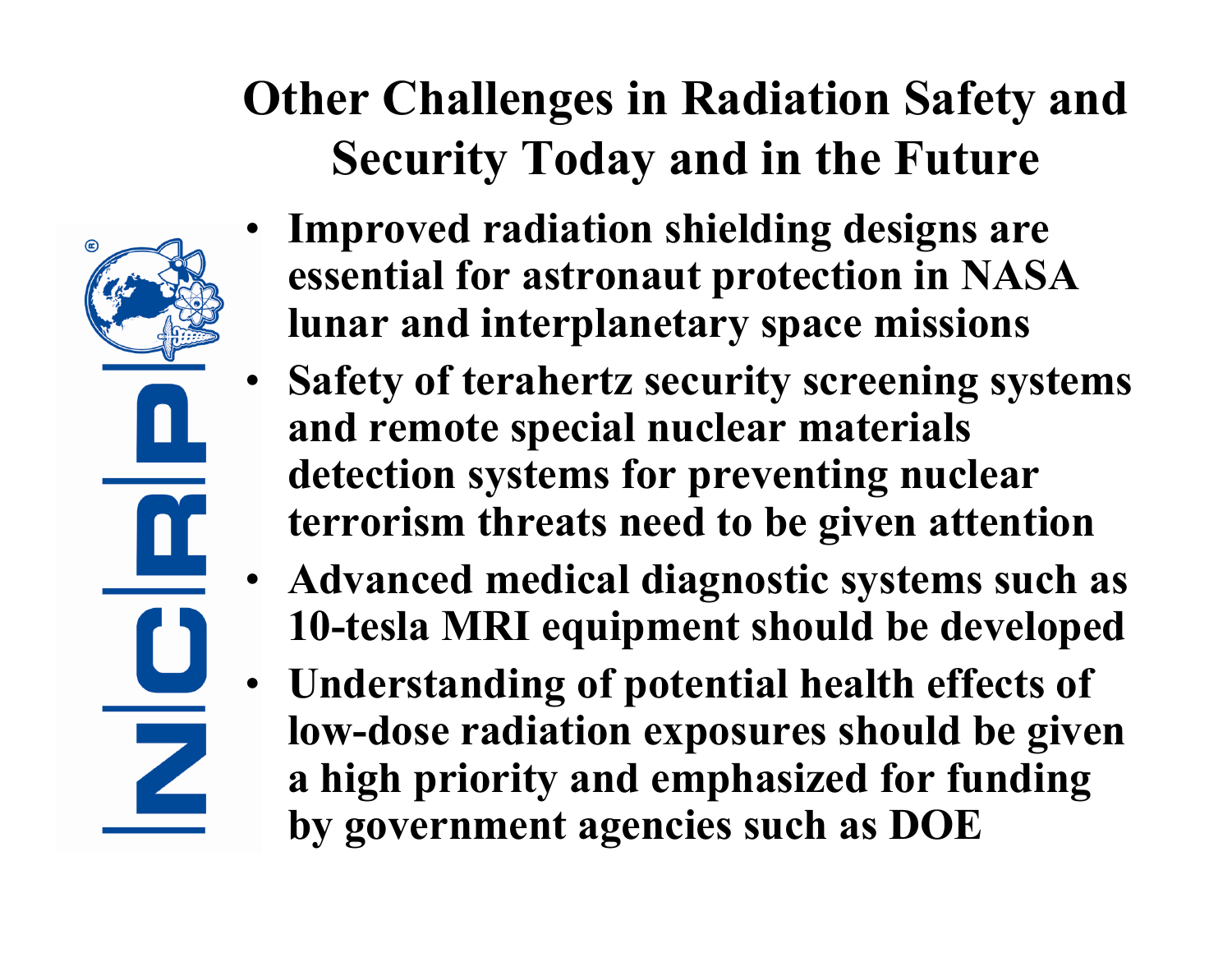

## **Biological Interactions and Potential Health Effects of Low Radiation Doses**

- *What is Considered to be a Low Dose of Radiation?*
	- **BEIR VII published by NAS/NRC in 2006 defines "low dose" as less than 100 mSv per year (based on lack of comprehensive epidemiology and laboratory data below that level)**

*Why Study Biological and Health Effects of Exposure to Low Radiation Doses?* **Nearly all public and occupational annual radiation exposures are "low"**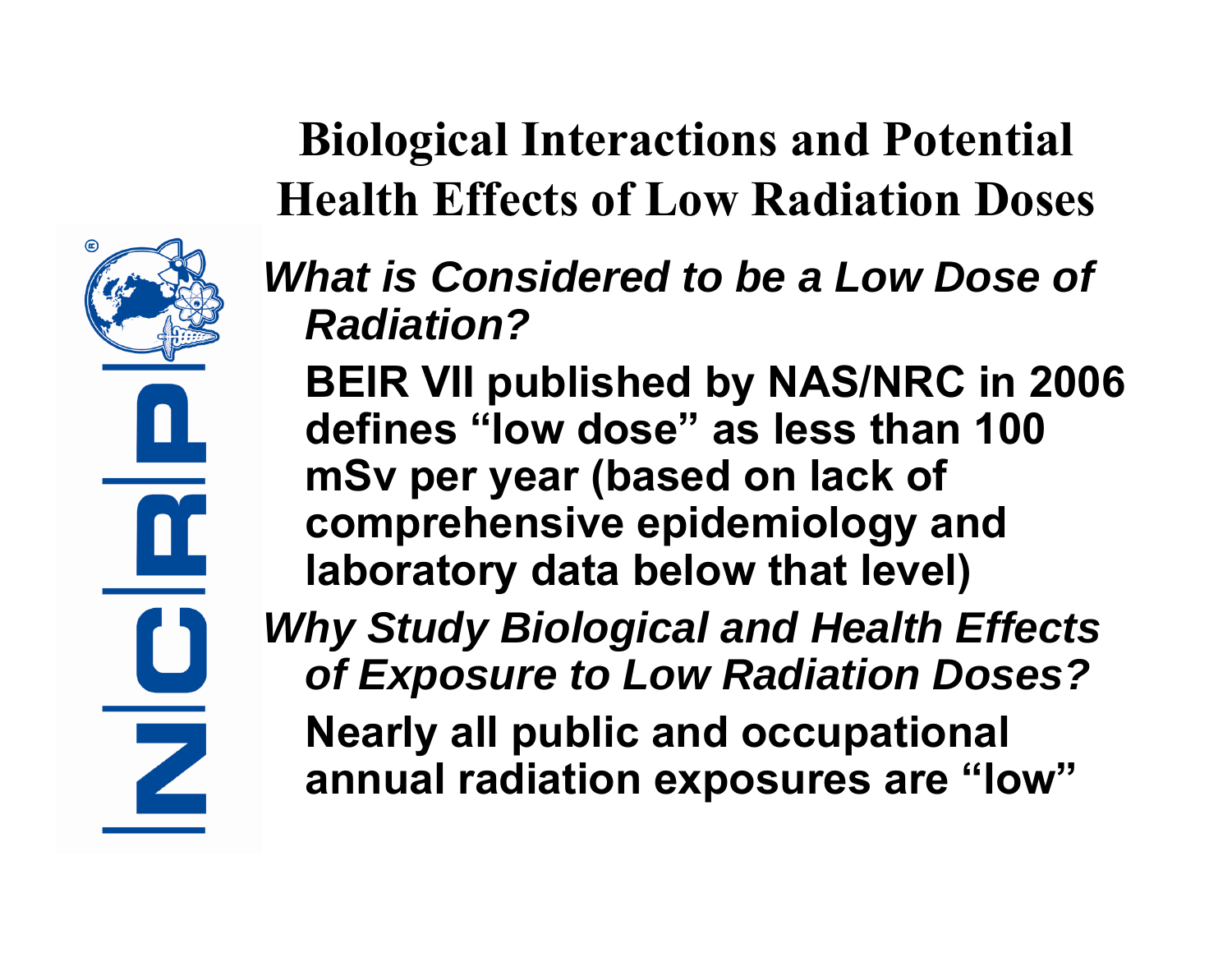### **Limits on Precision of Epidemiology Data at Low Radiation Doses**

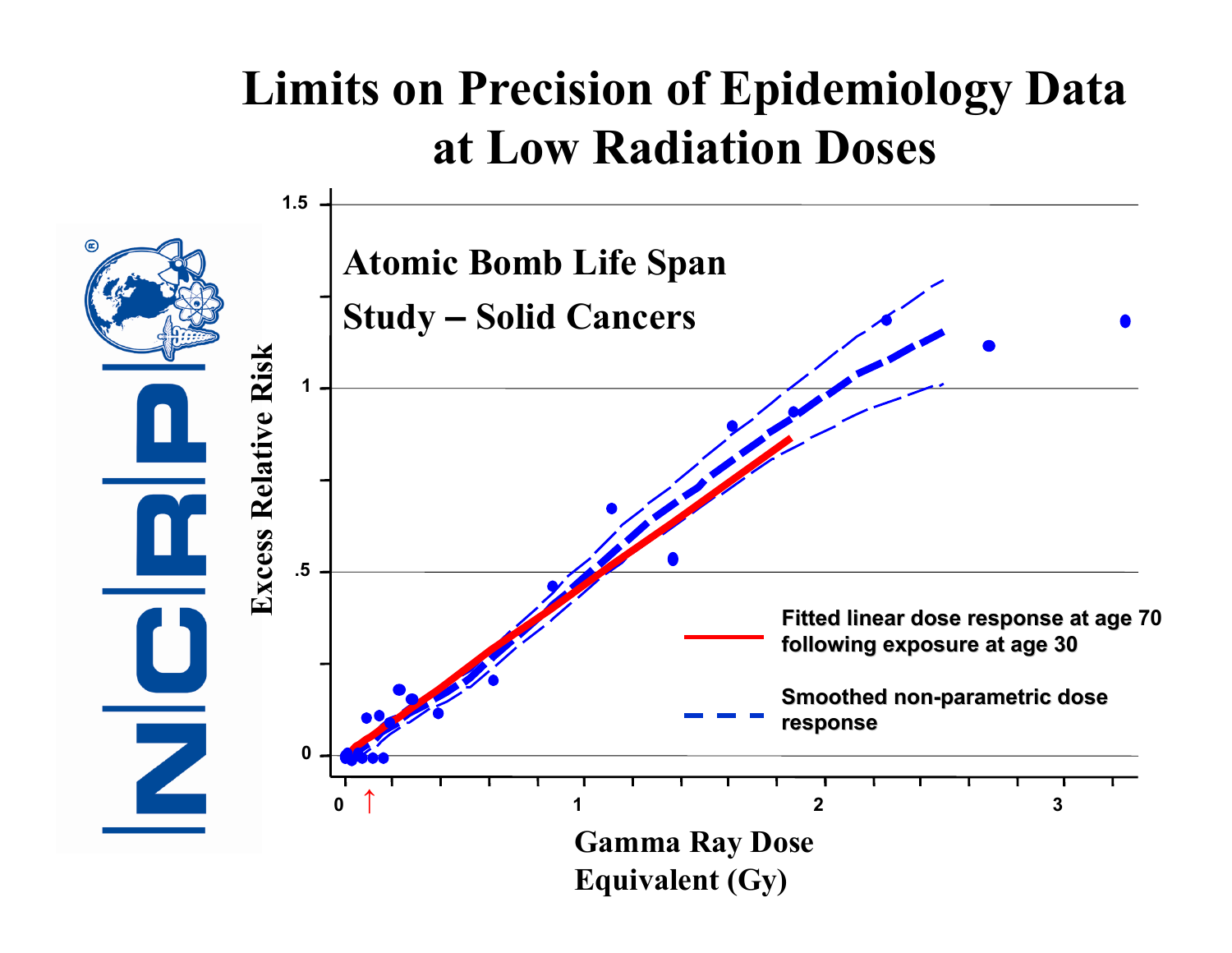## **Limits on Precision of Epidemiology Data at Low Radiation Doses (con't)**



#### *Statistical Power***:**

- **-- Studies at low dose levels require a** *much larger* **sample size to attain adequate statistical power to define doseresponse characteristics**
- **-- confidence intervals on estimates of excess relative risk per Gy become much wider at low dose levels**
- **- studies at low dose levels have a greater percentage of "false positive " and "false negative " results, with "false positive " results often giving significant overestimates of risk**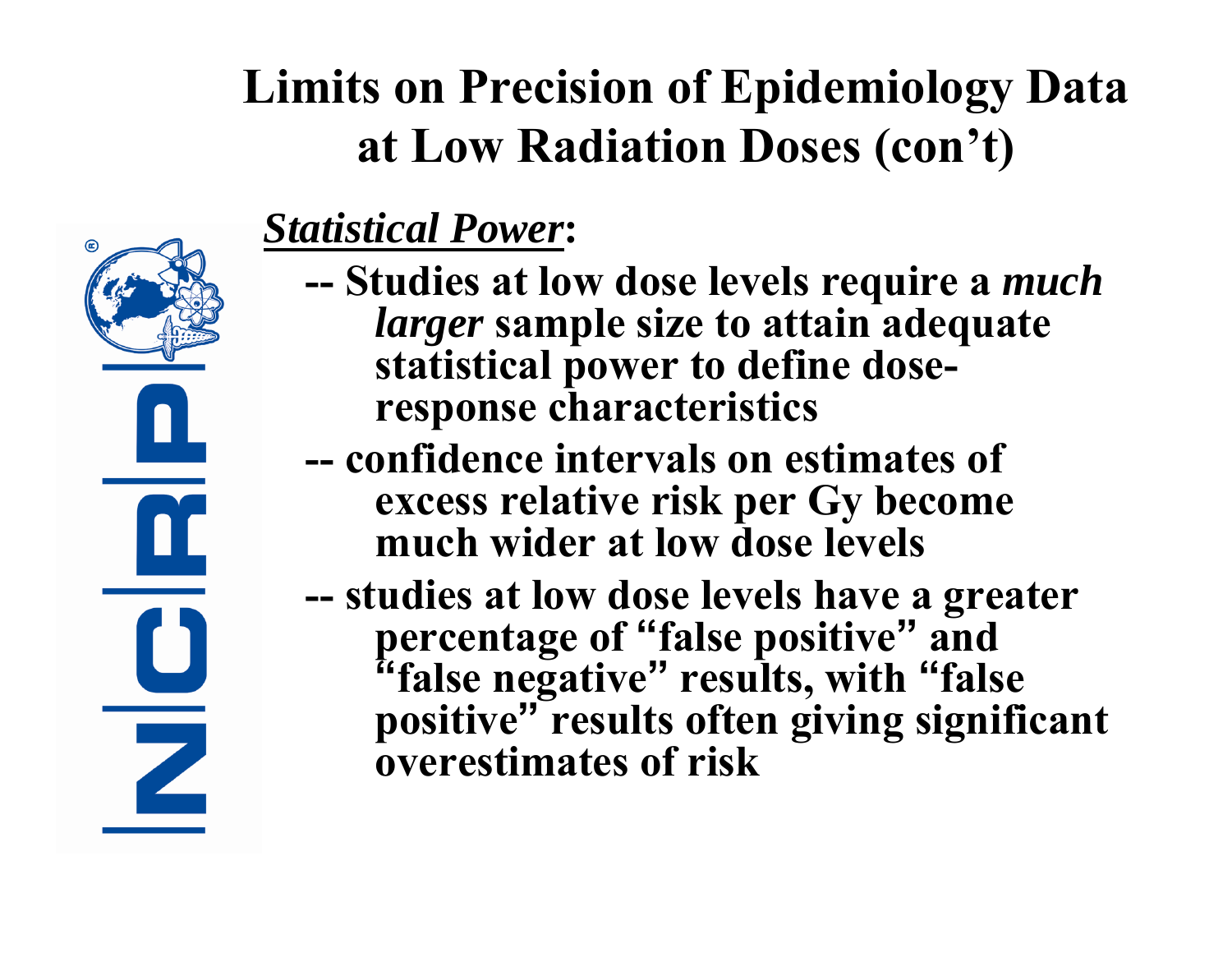

# **Limits on Precision of Epidemiology Data at Low Radiation Doses (con't)**

#### *Dosimetry Uncertainties***:**

- **-- Many sources of errors in measured and calculated external, internal and organ doses that influence dose-response modeling**
- **--** *Classical errors***: influence estimates of average for exposed group; shared by all members of group**
- **--** *Berkson errors***: lead to variations among estimates for individual members of exposed group**

*Response Modifying Factors***: National origin, age at exposure, attained age, gender, inherent genetic susceptibility, exposure to cancer promoters and other environmental risk factors, general health status, lifestyle factors (diet, drugs, tobacco use, intake of antioxidants … )**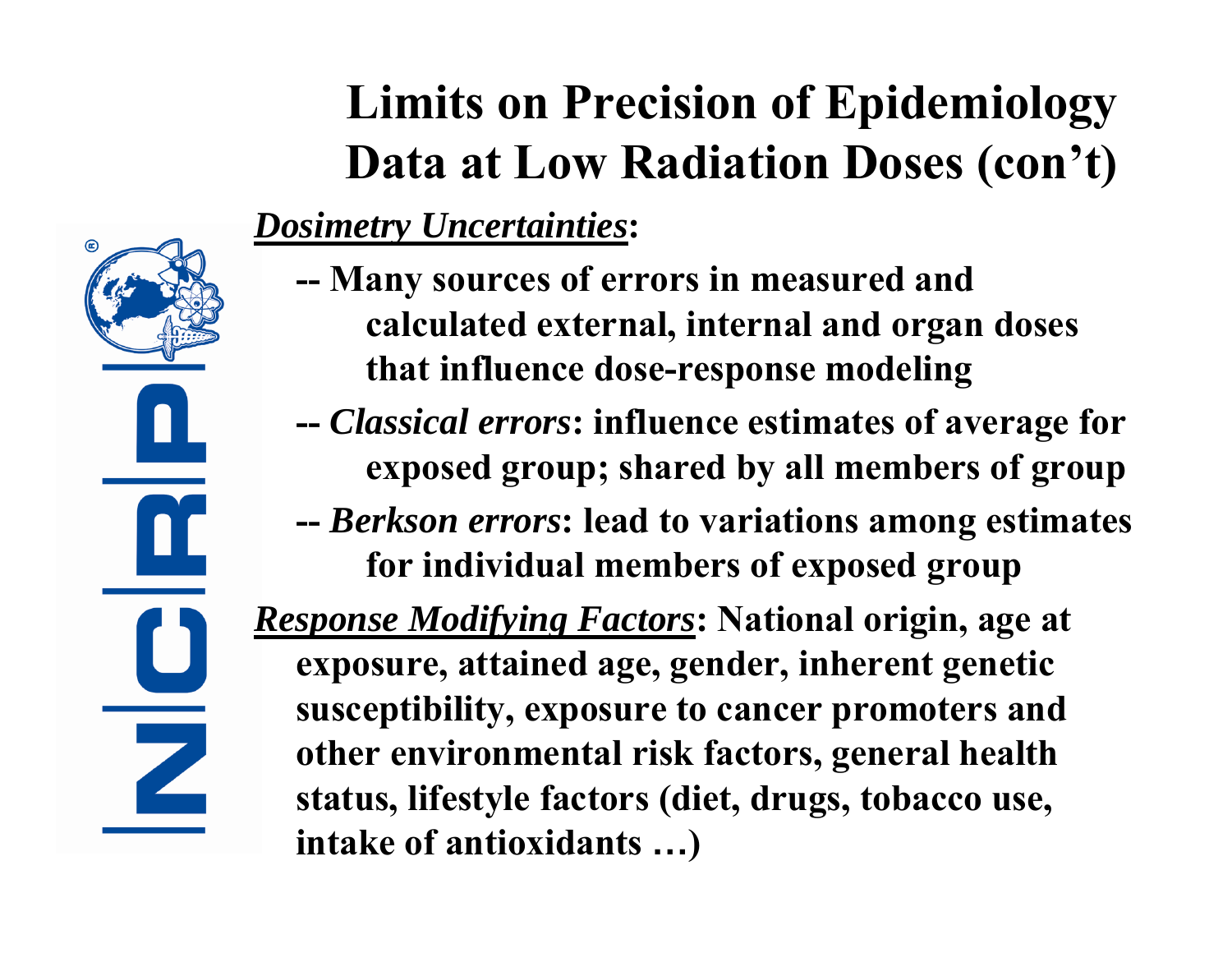#### NCRP Report No. 160, Ionizing Radiation **Exposure of the Population of the United States**

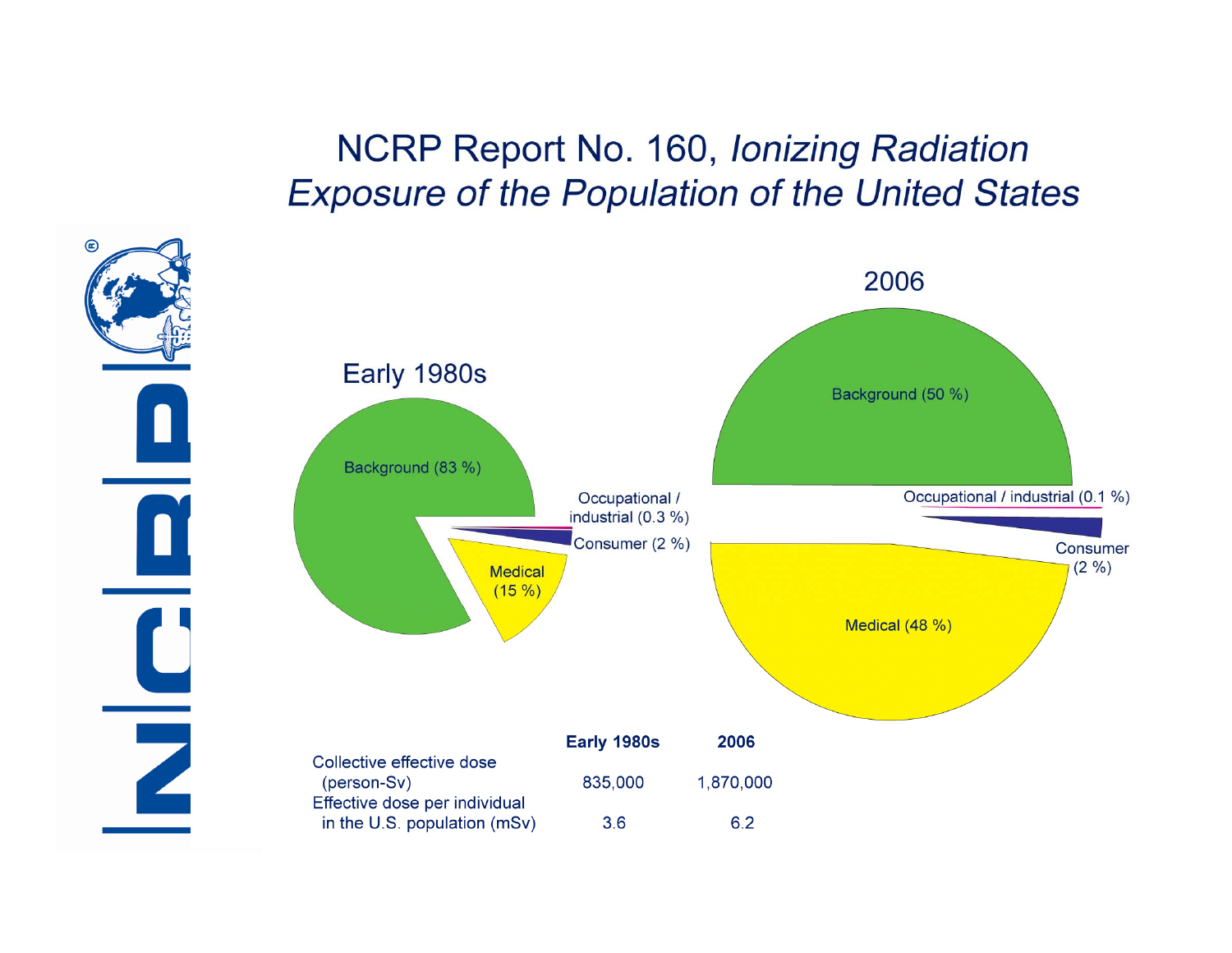### **Low-Dose Radiation Exposures in Occupational Settings (Effective Doses in Addition to Average from Other Sources of ~6.1 mSv)\***

ଢ

 $\mathbf{\Omega}$ 

 $\mathbf 0$ 

Z

| <b>Occupation</b>             | <b>Average Annual E (mSv)</b> |
|-------------------------------|-------------------------------|
| <b>Medical</b>                | 0.8                           |
| <b>Aviation</b>               | <b>3.1</b>                    |
| <b>Commercial Nuclear</b>     |                               |
| <b>Power</b>                  | 1.9                           |
| <b>Industry and Commerce</b>  | 0.8                           |
| <b>Education and Research</b> | 0.7                           |
| Government, DOE, and          |                               |
| <b>Military</b>               | 0.6                           |
|                               |                               |

**\_\_\_\_\_\_\_\_\_\_\_\_\_\_\_\_\_\_\_\_\_\_\_\_\_\_\_\_\_\_\_\_\_\_\_\_**

**\* From NCRP Rep. No. 160 (2009):** *Ionizing Radiation Exposure of the Population of the United States*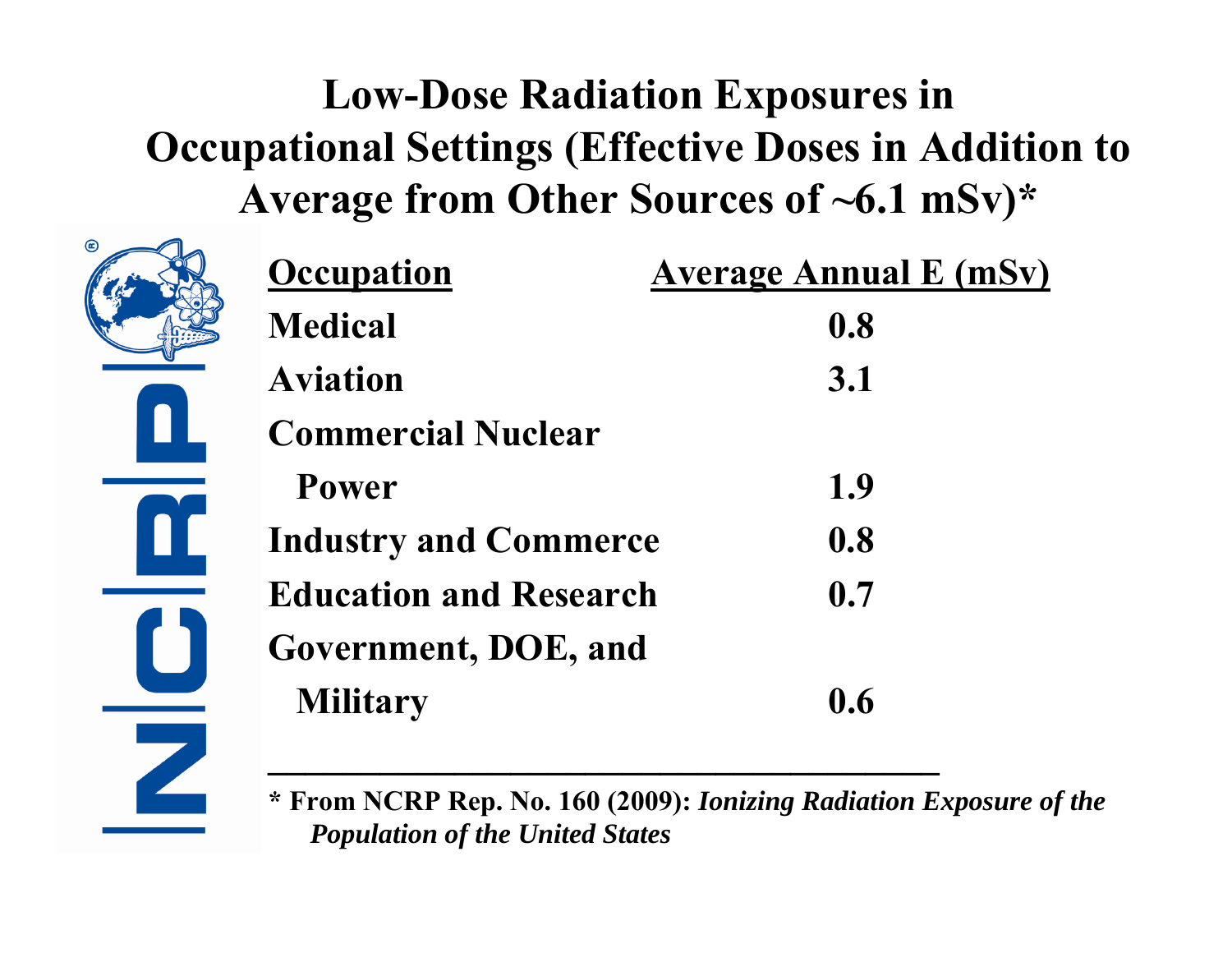# Dose-Response Relationships ര Probability of cancer Background incidence Dose Background 4 dose

#### *Primary Goals in Low-Dose Radiation Studies :*

• **Determine doseresponse properties for cellular, tissue and whole-animal biological effects**

• **Evaluate validity of LNT (linear nonthreshold) model**

• **Integrate data on dose-response properties into reliable predictive model(s) of potential human health effects**

### **Low-Dose Radiation Biological Effects**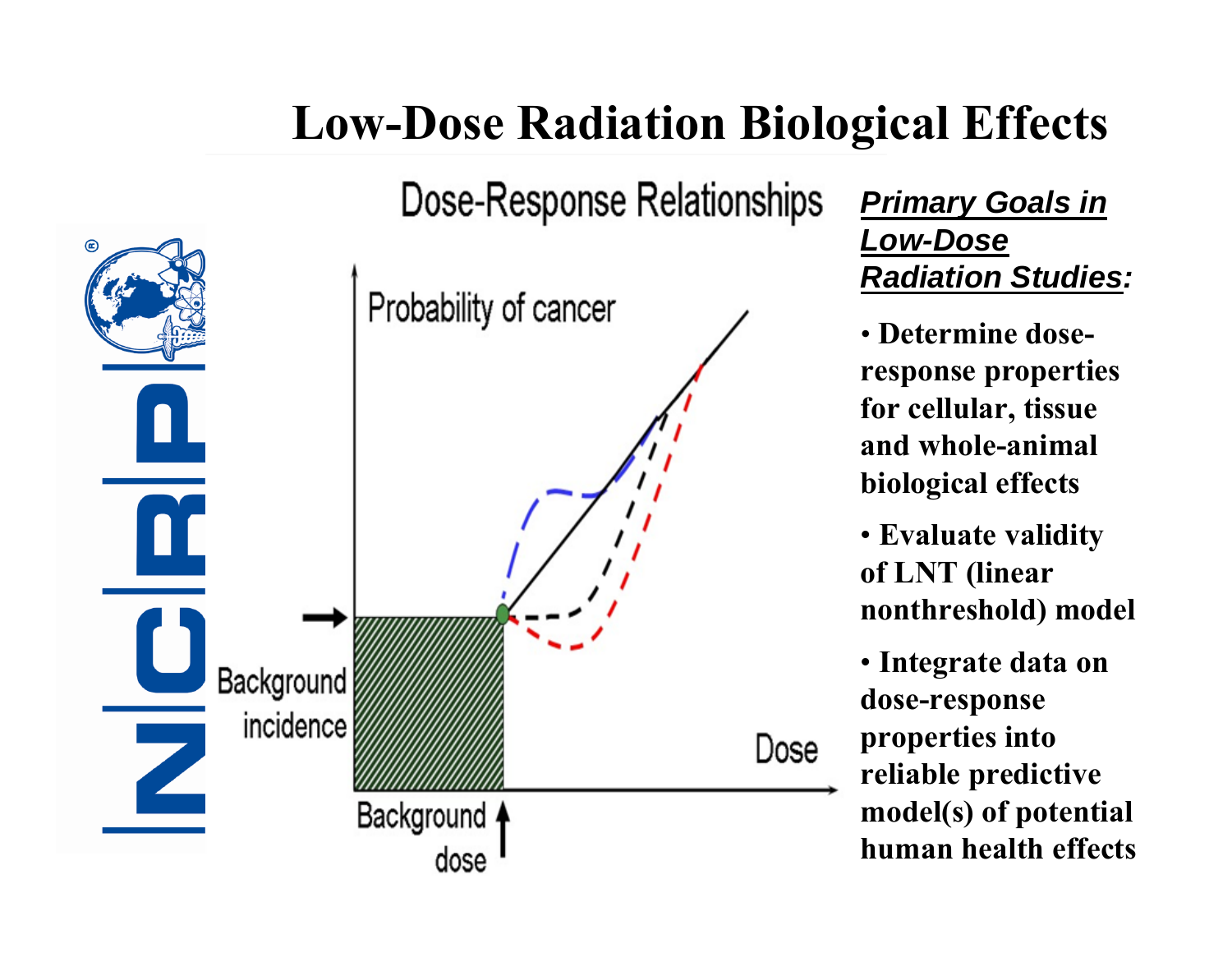### **Scientific Approaches to Defining Dose-Response Characteristics for Low-Dose Radiation Effects**



- **Lack of precision in epidemiological studies for characterizing responses to low radiation doses has led to a research focus on studies with controlled laboratory experimental systems**
- **More than ten years of research supported by U.S. Department of Energy, NASA, and other organizations worldwide has led to important insights into, and modeling of, low-dose radiation effects:**
	- **-- molecular and cellular effects on DNA and cytogenetic control mechanisms and damage repair pathways**
	- **-- direct and indirect (non-targeted) effects on cellular and tissue/organ functional properties and regulatory controls**
	- **-- evaluation of important factors influencing radiation response, including dose rate, radiation quality (LET), and biological modifiers of radiation response**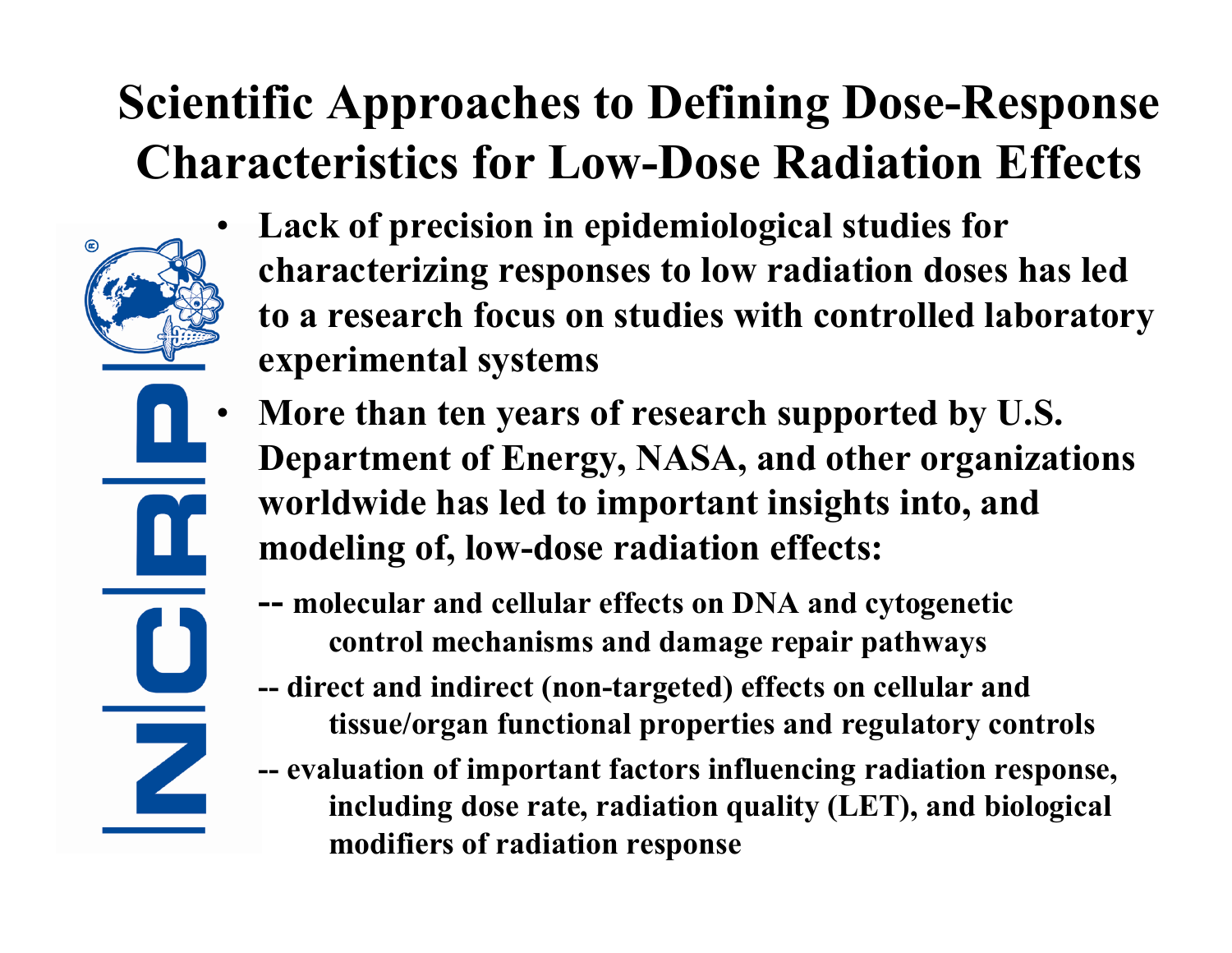### **Molecular Pathways of Low-Dose Radiation Damage and Repair to DNA and Chromosomes**

- 
- **Significant advances over last decade in characterizing DNA lesions, repair kinetics and pathways, and effects at chromosomal and cellular levels**
- **High-LET radiation and low-energy secondary electrons from photon radiation (~ 30 % of dose) can produce complex clustered double-strand break (DSB) damage – the least repairable type of damage that can lead to DNA losses and rearrangements**
- **Nonhomologous end joining (NHEJ) at site of DSB is a more important repair pathway than homologous recombination events**
- **Signaling factors such as ATM kinase play a key role in initiating DNA repair processes that depend on nucleases and other factors**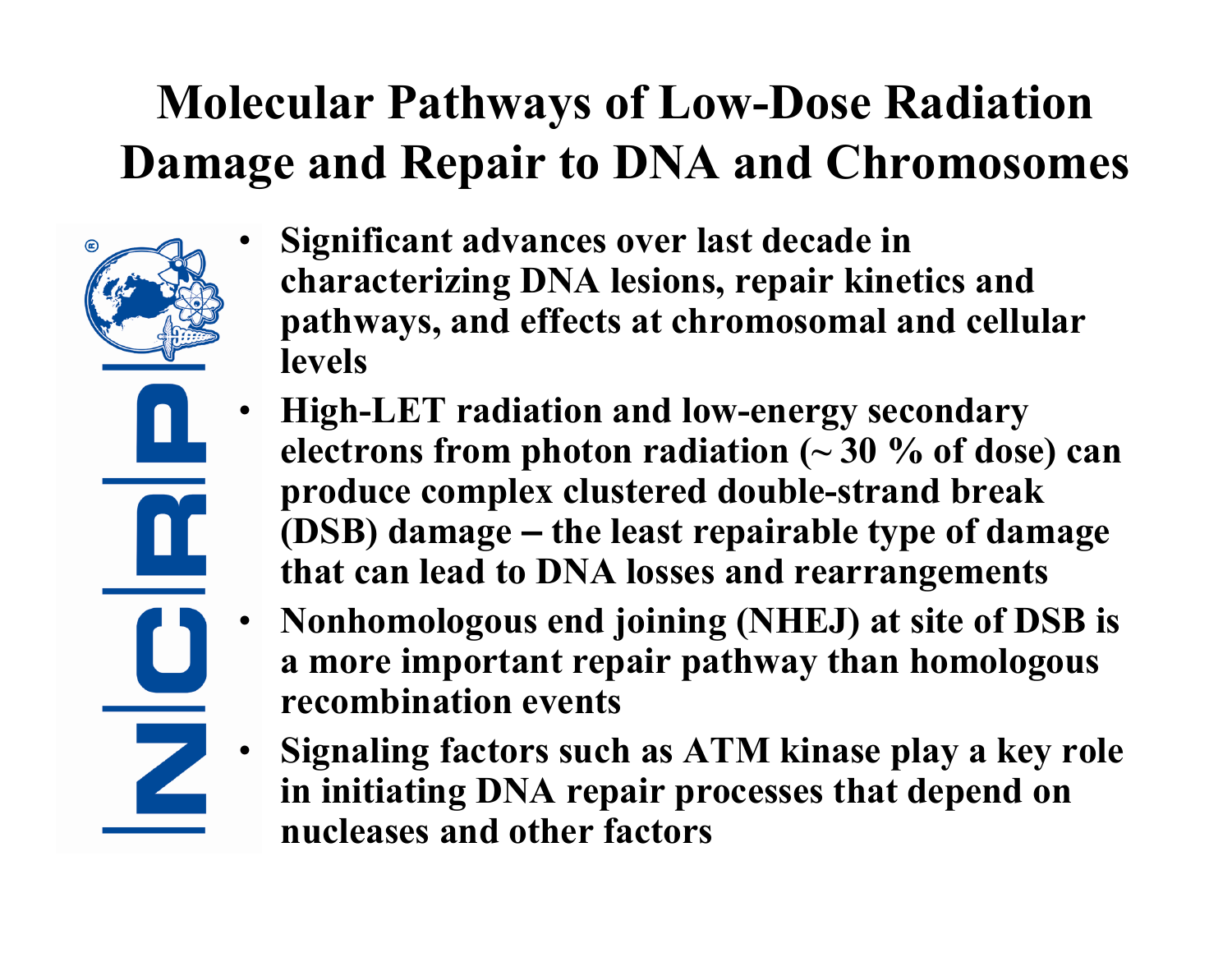### **Molecular Pathwa ys of Low-Dose Radiation Damage and Repair to DNA and Chromosomes (con't)**



- **DSB introduce both S/G2 and G2/M cell-cycle checkpoints that provide time and signals for initiating repair pathways, but cells can have as many as 10 unrepaired DSB and enter mitosis (a possible mechanism for later expression of genetic damage in progeny cells)**
- **Low and high doses of radiation have similar effects on gene expression in mouse and human cells, and low doses ( ≤ 100 mGy) have some notably different transcriptional effects than higher doses on genes involved in cell-cycle regulation, cell-cell interactions, oxidative stress responses, and protein and fatty acid metabolism**
- **Results of studies on mice irradiated** *in vivo* **have shown significant tissue-specific variations in effects on gene expression**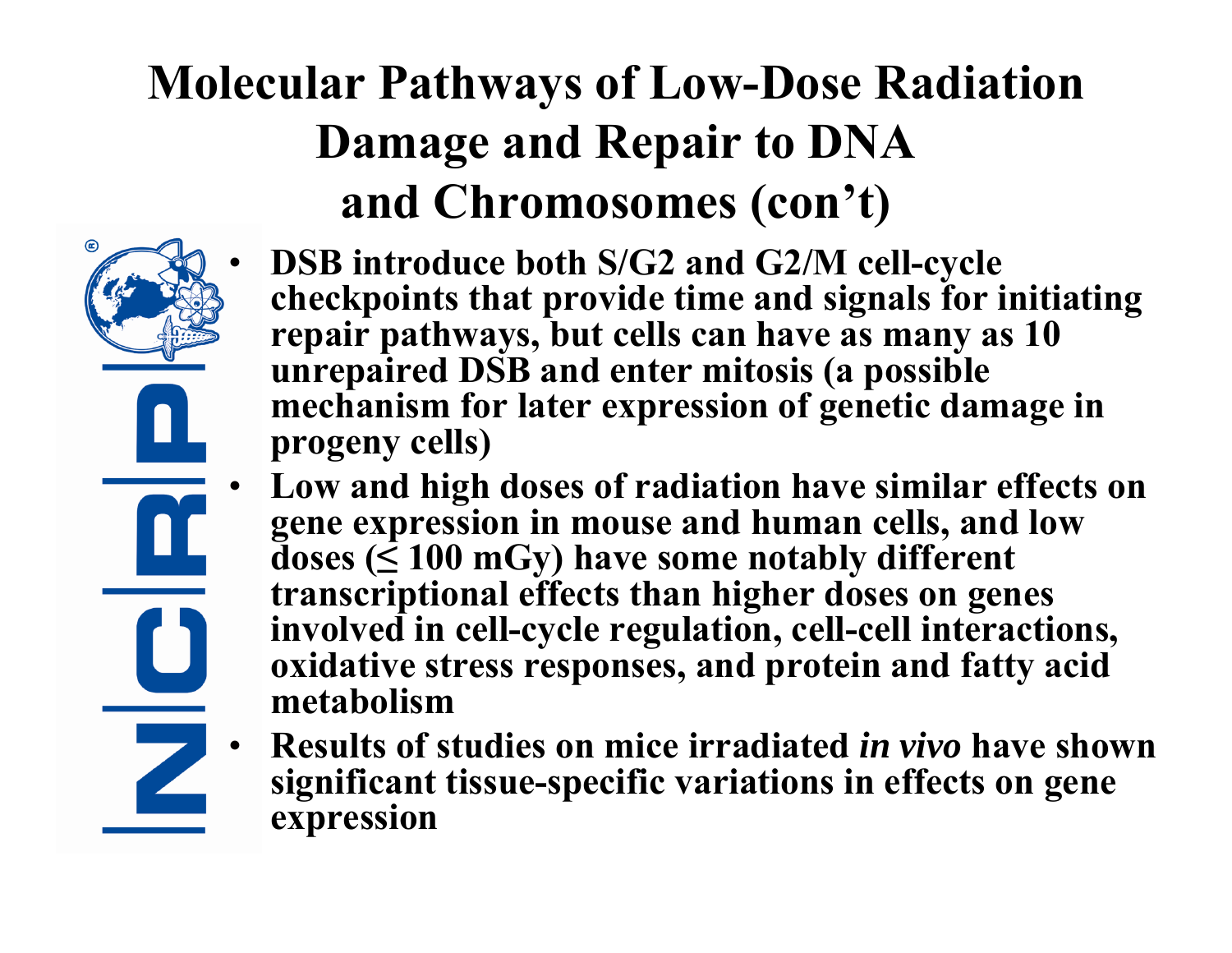### **Molecular Pathways of Low-Dose Radiation Damage and Repair to DNA and Chromosomes (con't)**



- **Visualization of chromatid and chromosome damage significantly enhanced by use of multi-color fluorescence in situ hybridization (mFISH) painting, use of γH2AX markers of DSB loci, and micronuclei assays**
- **Dicentrics, complex translocations, inversions and deletions all provide indications of radiation damage, but dicentrics remain the most common assay for lowdose effects**



• **Not only dicentrics and translocations are indicators of mutation and potential neoplastic transformation, but inversions and interstitial deletions on chromosomes can serve as markers**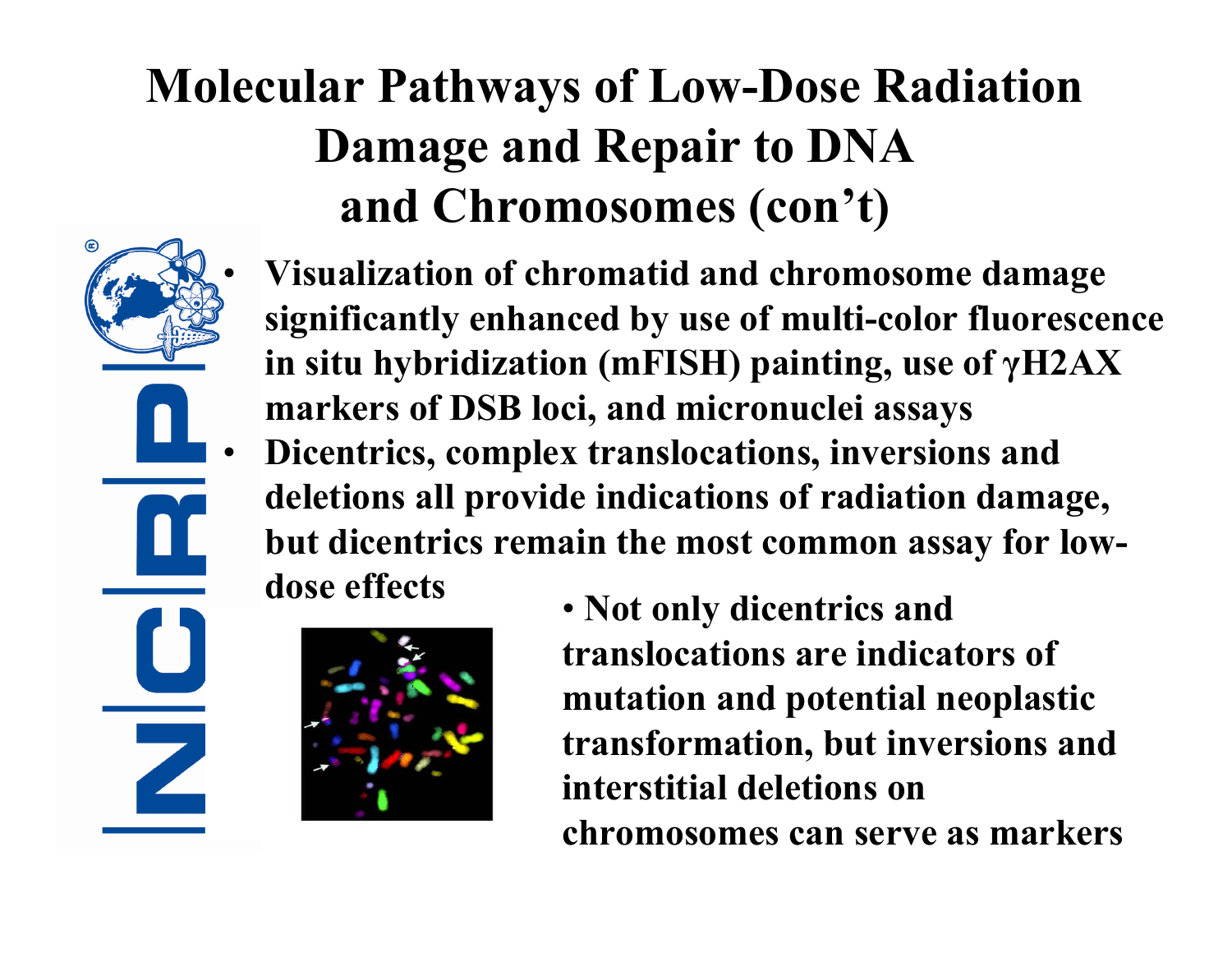### **Factors Modifying Response to Low Radiation Doses – 1: Non-targeted Effects**

ര



- **-- Successfully demonstrated by <sup>α</sup>-particle microbeam experiments and other radiation modalities**
- **-- Mechanism(s) for transmission of signals from hit cells to neighboring cells remain under study, but could include cell-to-cell transmission of molecular factors (***e.g.,* **cytokines) via gap junctions or release of these factors into blood or tissue fluids**

*Genomic Instability:* **Delayed genomic effects in progeny of "hit" cells, manifested by effects such as chromosome alterations, mutation, changes in gene expression, and cell death**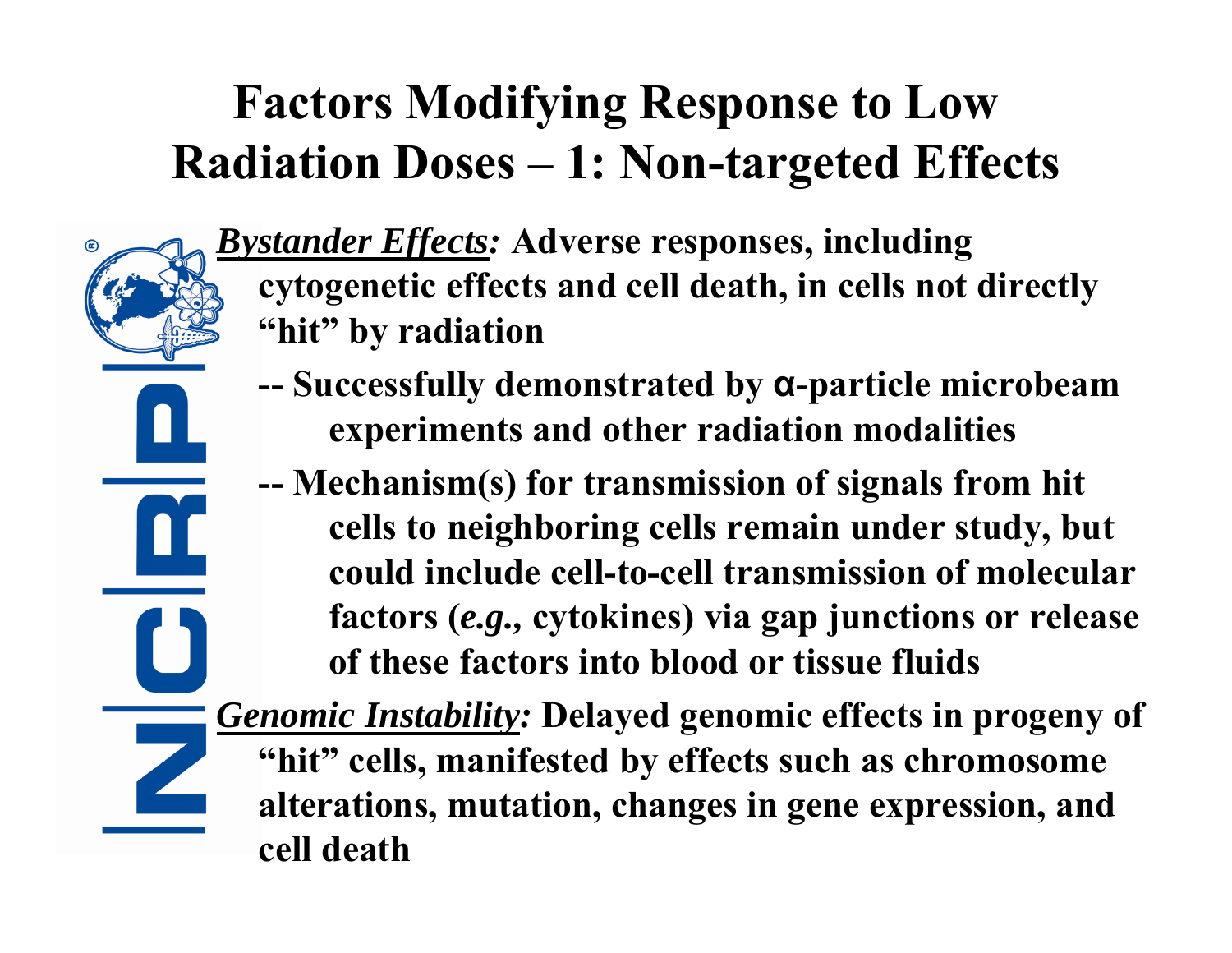### **Factors Modifying Response to Low Radiation Doses – 1: Non-targeted Effects (con't)**

Z

#### *Radioadaptive Responses:* **Small priming doses**

**( ≤ 50 mGy) lead to reduced adverse effects of larger challenge doses (***e.g.,* **less cytogenetic damage, cell death, and carcinogenic risk)**

**-- Upregulation of the** *TP53* **gene by low doses may be a "switch " increasing transcription of a broad array of other genes involved in protective responses to larger challenge doses**

**-- Low-dose radiation can produce adaptive responses that have been found in experimental systems to reduce the frequency of chromosomal alterations, cell mutation and neoplastic transformation to or below the spontaneous level**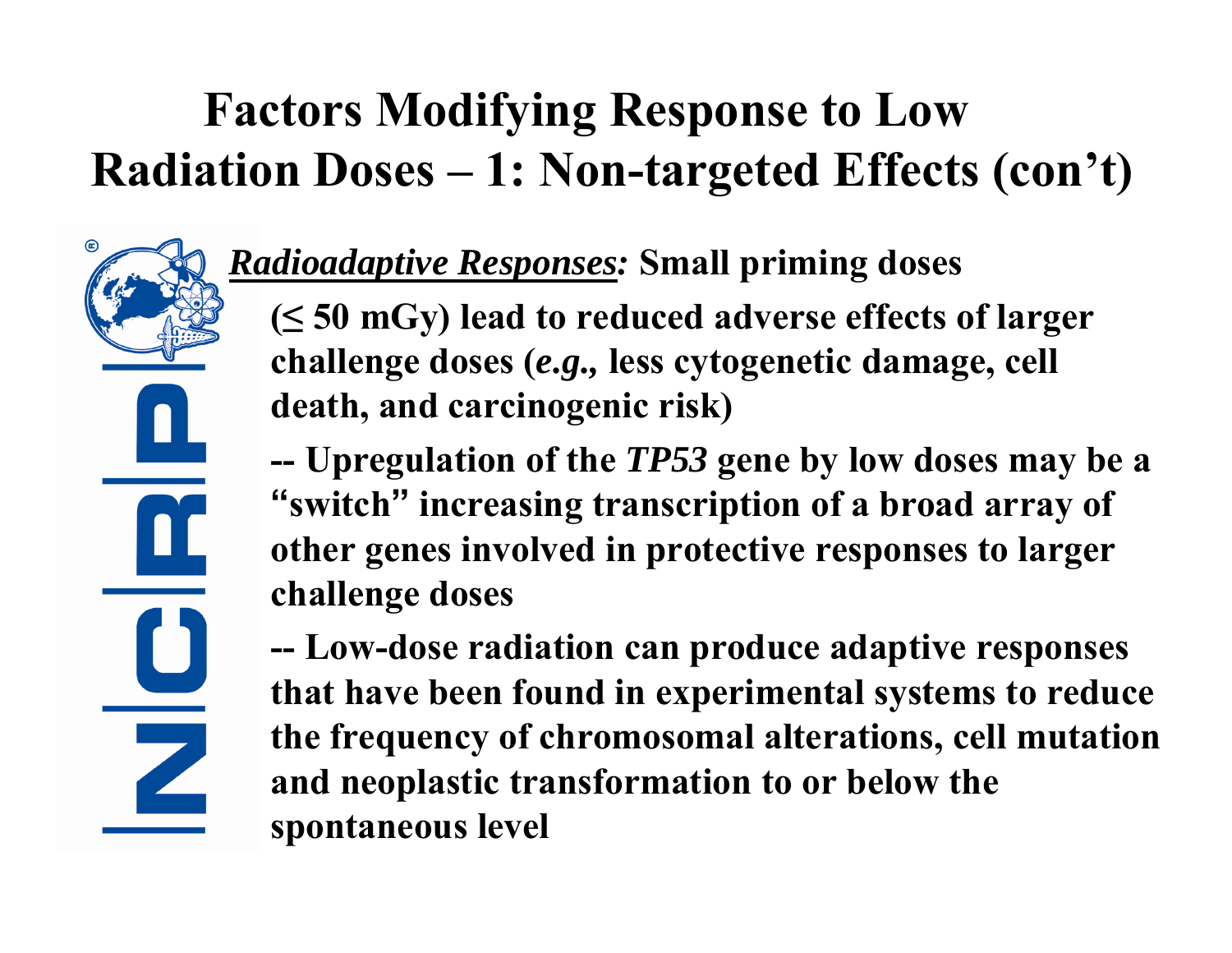### **Factors Modifying Response to Low Radiation Doses – 1: Non-targeted Effects (con't)**

@ 

*Integrated Tissue Responses:* **Studies with epithelial tissue models** *in vitro* **have demonstrated that low radiation doses (≤ 100 mGy) can induce dysfunctional cell-cell and cell-extracellular matrix interactions that lead to heritable phenotypic changes characteristic of malignancy; the "trigger" is a radiation-induced elevation in transforming growth factor, which serves to sustain extracellularly-regulated activation of kinases at the integrated tissue level. These effects are well characterized by a "systems biology" modeling approach.**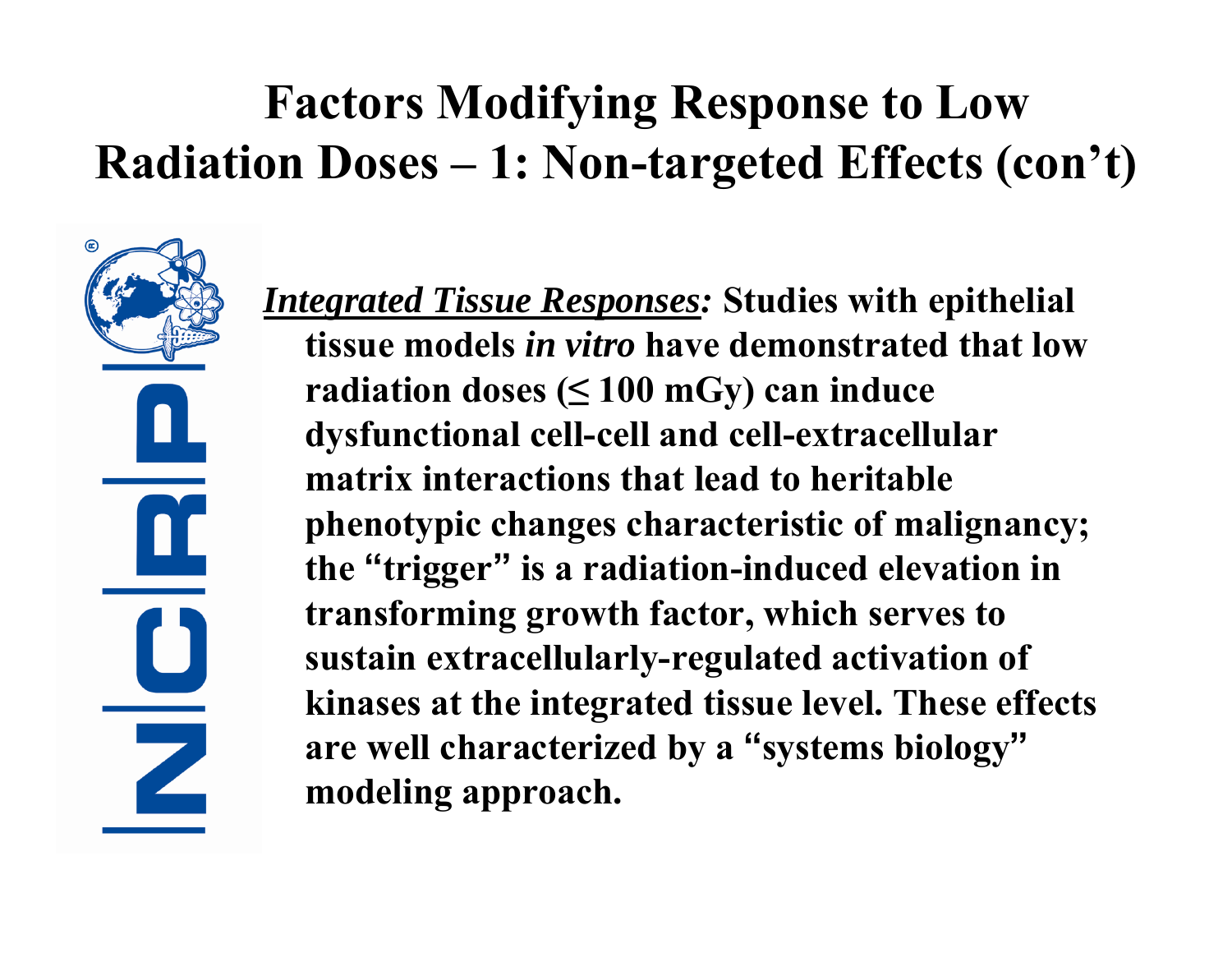### **Factors Modifying Response to Low Radiation Doses – 2: Individual Factors**



*Genetic Susceptibility:* **Although relatively small groups of people have well-documented diseases associated with susceptibility to radiation-induced cancer (***e.g.,* **AT and Rb), it is expected that the fraction of humans with uncharacterized sensitivity to radiation may be much larger (perhaps 20% or more)**

**-- Many laboratory animal-based studies have clearly demonstrated the effects of defined genetic mutations on susceptibility to radiation carcinogenesis**

**-- Some candidate genotypic markers of susceptibility have been identified in humans (***e.g.,* **BRCA 1 and 2 genes in breast tissue), but progress is at an early stage**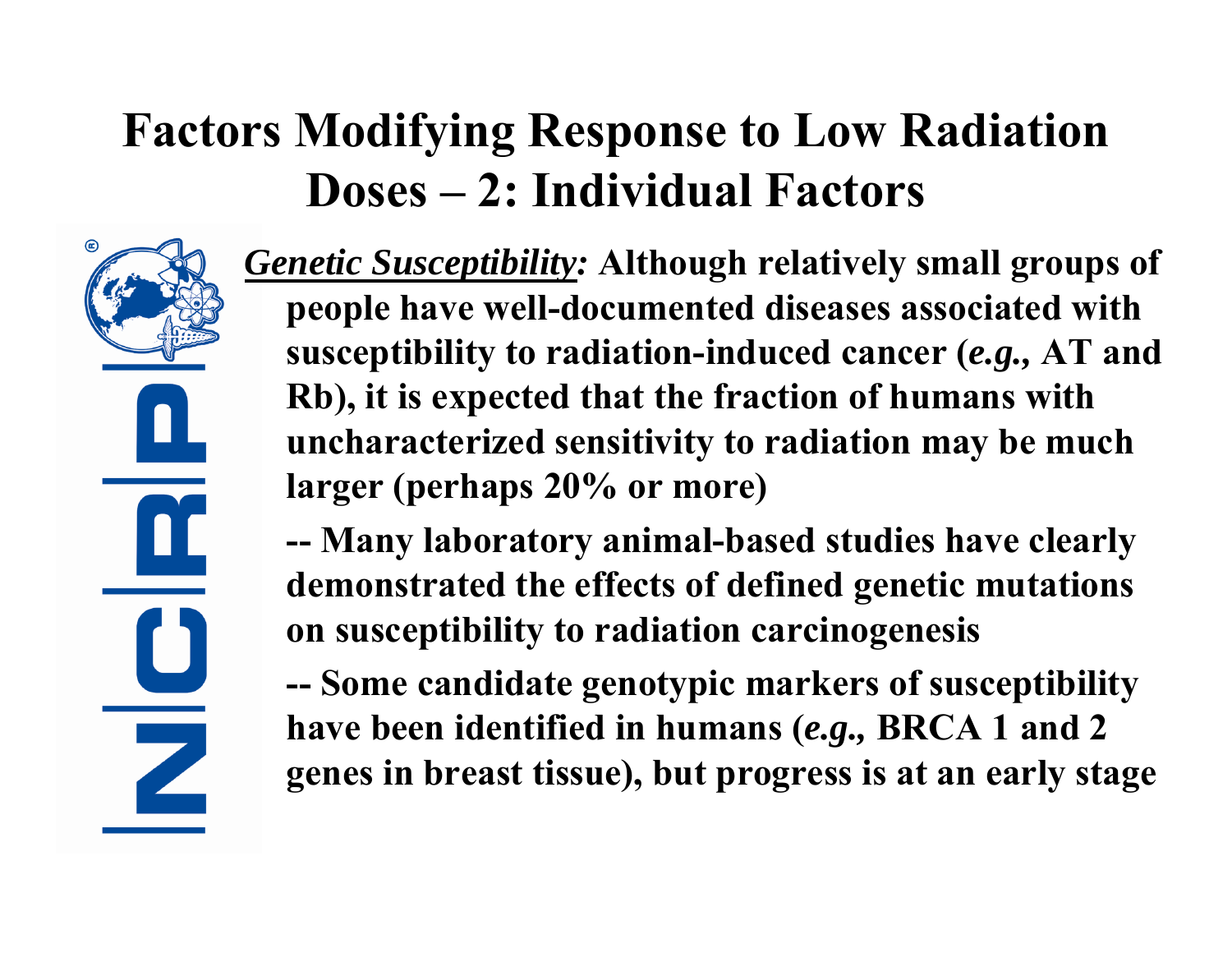### **Factors Modifying Response to Low Radiation Doses – 3: RBE and Dose Rate**



•*Relative Biological Effectiveness (RBE):* **Different tissue, cellular, and cytogenetic endpoints often exhibit significant variations in RBE estimates for high-LET radiations – <sup>a</sup> factor of importance in evaluating health risks for persons**

Dose-Rate Effects Incidence of Thymic Lymphoma in RFM Mice



**exposed to neutrons and charged-particle radiation** •*Dose and Dose-Rate Effectiveness Factor (DDREF):* **Large variations observed for different biological endpoints, but DDREF estimates are generally consistent with the value of 2.0 proposed by ICRP and NCRP**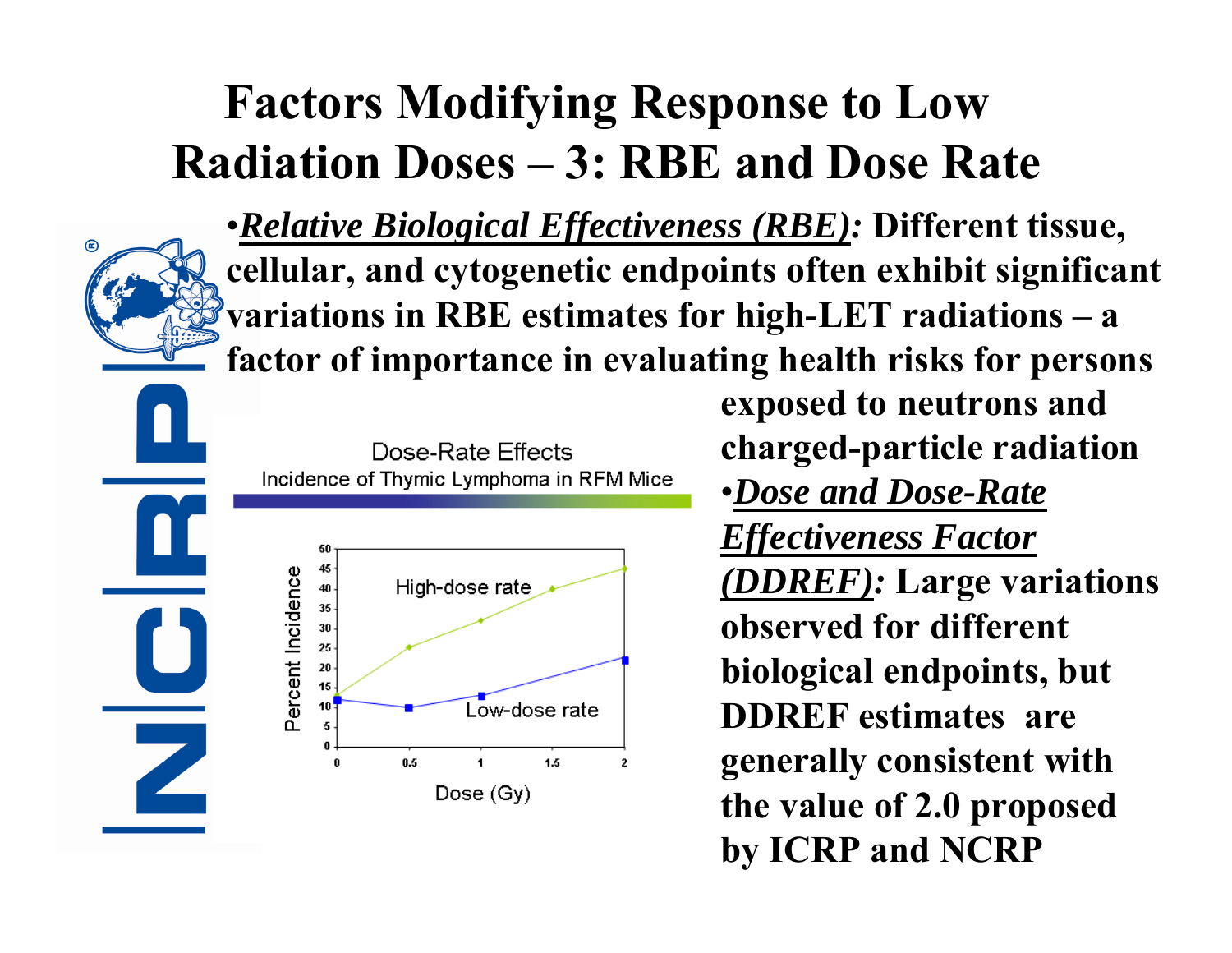### **Importance of Gaining Increased Knowledge on Low-Dose Radiation Effects in Relation to Public Policy and Regulatory Decisions**



*Regulatory Agency Views:* **Efforts to obtain an improved knowledge of low-dose radiation effects are considered an important activity with a potential impact on future guidelines for public and worker exposure limits and actions to counteract nuclear/radiological terrorism**

**-- A major area of interest is the confirmation, or the development of a scientifically defensible alternative(s), to the LNT dose-response model as a basis for regulations**

**-- Research focused on characterizing the range of individual sensitivities to radiation health effects is considered to be an area of major importance**

**-- Changes in regulatory policies and guidance will not occur rapidly, but will be given a high priority if changes are warranted on the basis of well-documented scientific evidence and reliable predictive models of radiation health effects of low-dose radiation effects**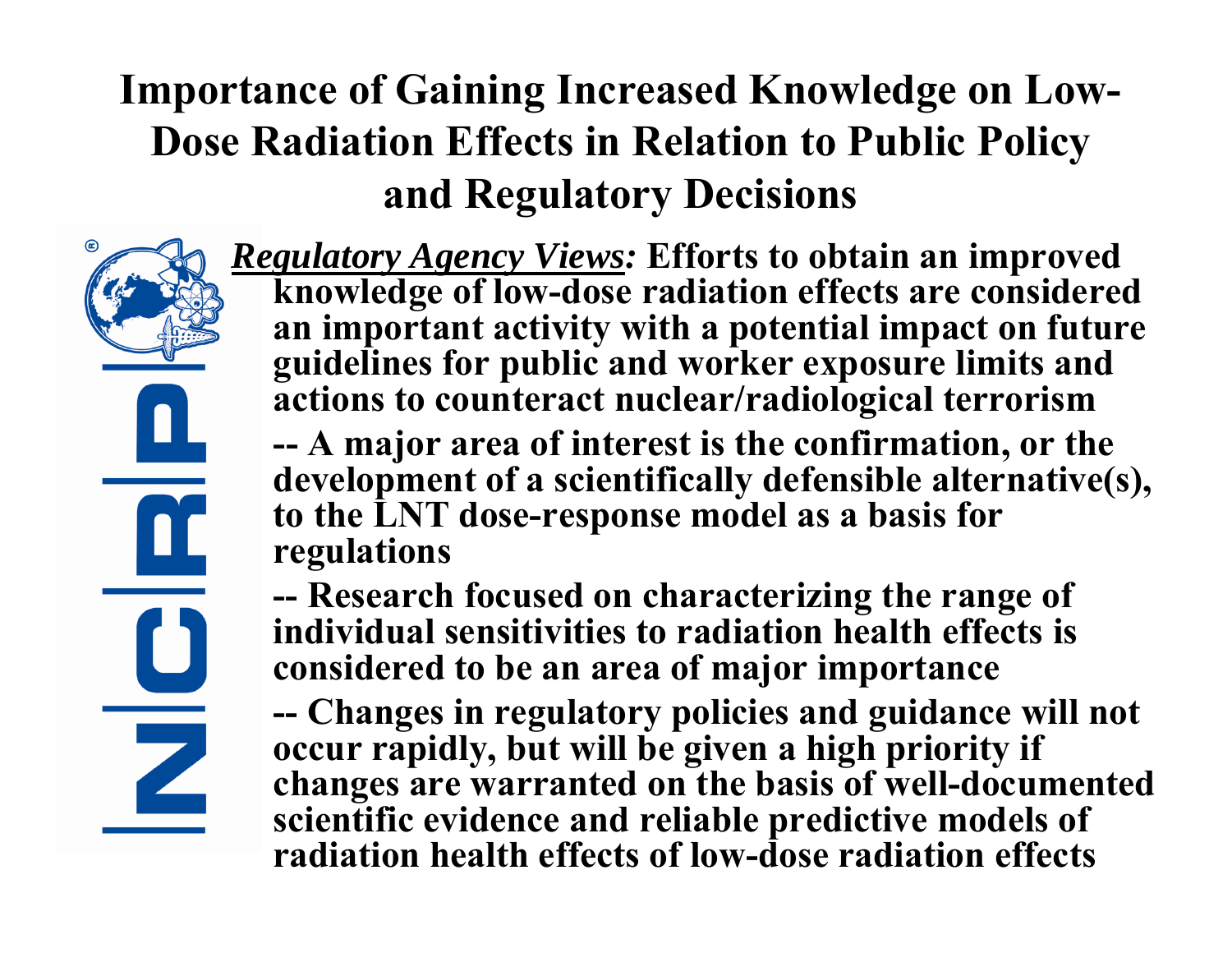**Major Challenges in Understanding Low Dose Radiation Effects – Research Needs**



- **Expand systems biology approaches to defining dose-response properties at the organ, tissue and animal levels**
- **Pursue research on the impact on radiation damage of non-targeted effects, specific intercellular responses, tissue signaling and extracellular matrix effects**
- **Continue exploration of biomarkers of radiation sensitivity and health risk**
- **Pursue a better understanding of modifying factors that influence radiation response at a networked multicellular level (***e.g.***, RBE and DDREF)**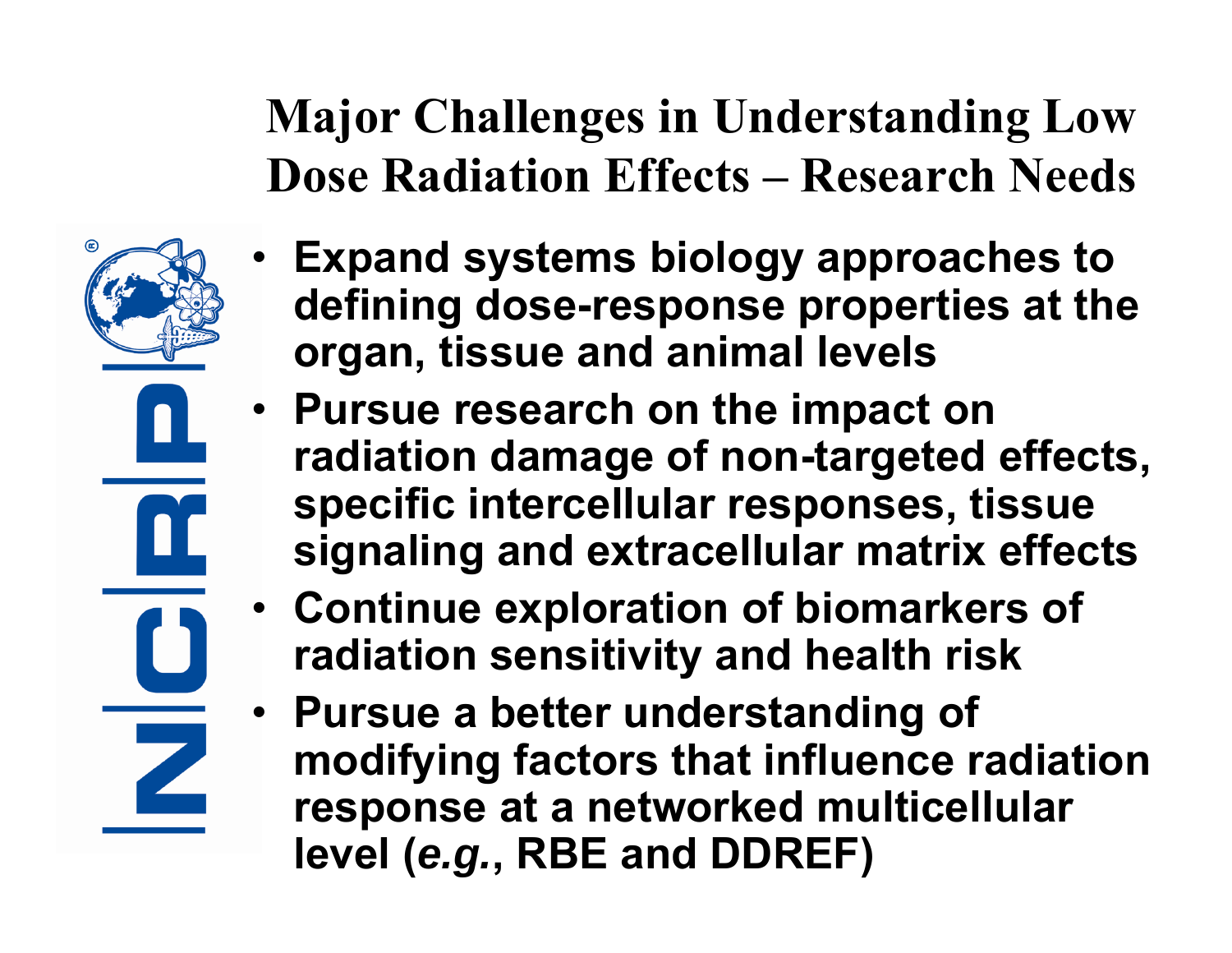### **Major Challenges in Understanding Low-Dose Radiation Effects – Epidemiology Studies**



- **Continue collecting data on Japanese A-bomb survivors, especially incidence and mortality information on solid tumors**
- **Continue large ongoing epidemiology studies on workers (***e.g.***, the 15-country occupational exposure studies)**
- **Further explore meta-analysis of large epidemiology studies and better understand the influence of confounding factors**
- **Initiate new epidemiology studies that include recording of predictive biomarkers to relate low-dose exposures with risk of disease causation (both cancer and non-cancer effects)**